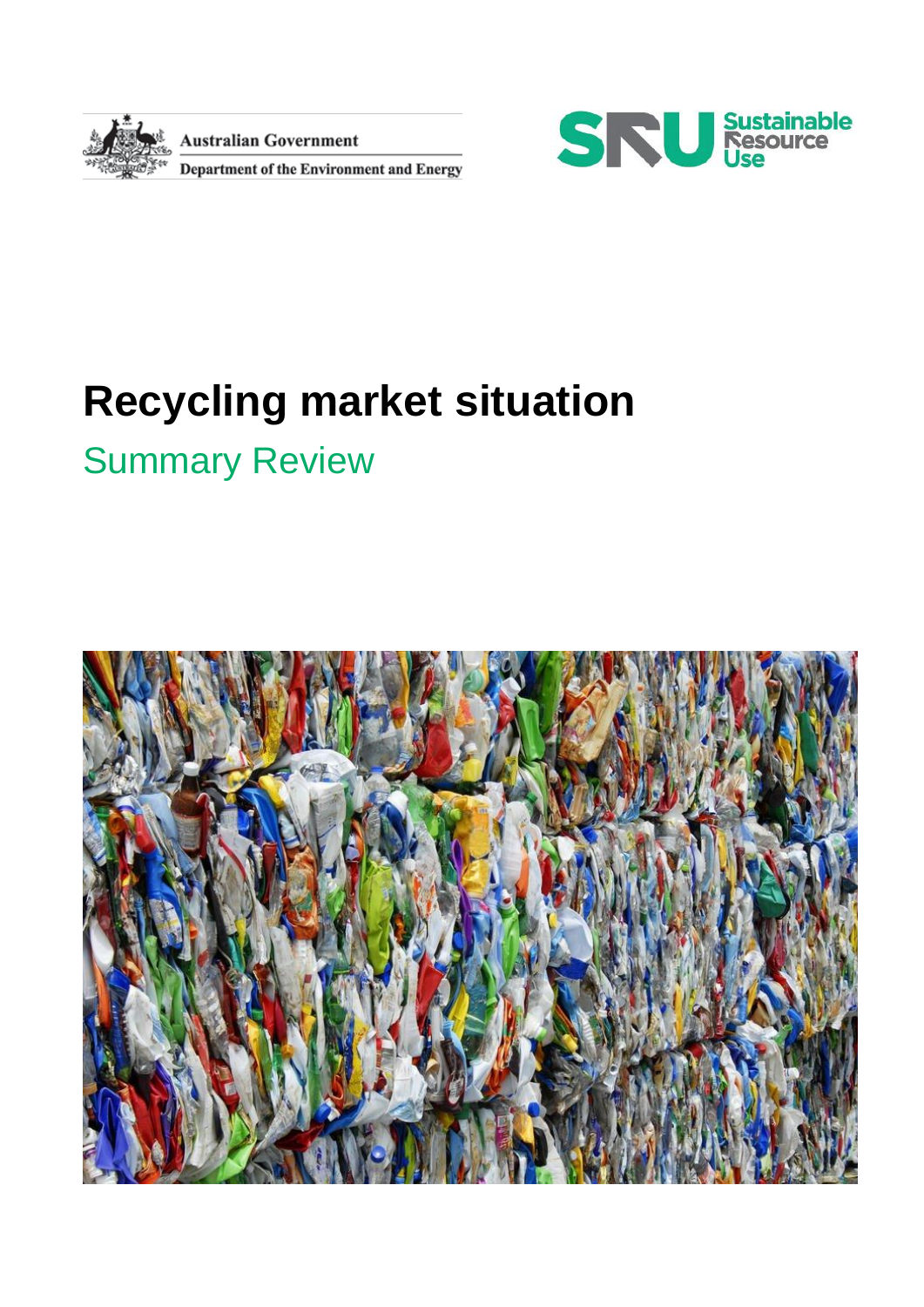| Report title: | Recycling market development review |  |
|---------------|-------------------------------------|--|
| Author:       | Peter Allan                         |  |
| Date:         | 18 September 2019                   |  |

#### Disclaimer

This report has been prepared on behalf of and for the exclusive use of the Dept. of Environment and Energy, and is subject to and issued in accordance with the agreement between the Dept. of Environment and Energy, and Sustainable Resource Use Pty Ltd. Sustainable Resource Use Pty Ltd accepts no liability or responsibility whatsoever for any use of or reliance upon this report by any third party.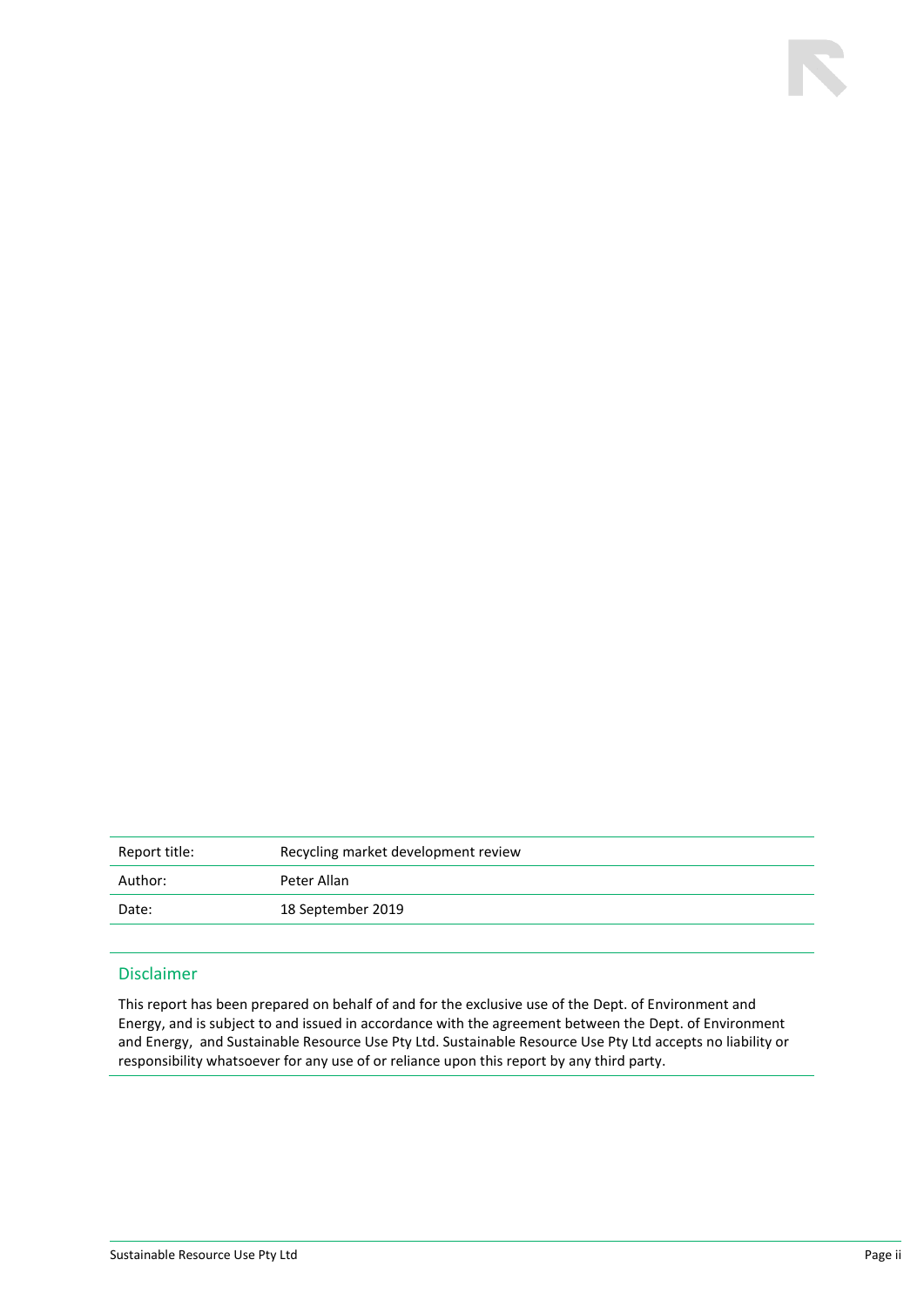### Contents

| 1              |     |  |  |
|----------------|-----|--|--|
|                | 1.1 |  |  |
|                | 1.2 |  |  |
| $\mathcal{L}$  |     |  |  |
|                |     |  |  |
| 3              |     |  |  |
| 4              |     |  |  |
| 5              |     |  |  |
|                | 5.1 |  |  |
|                | 5.2 |  |  |
|                | 5.3 |  |  |
| 6              |     |  |  |
| 6.1.1          |     |  |  |
| $\overline{7}$ |     |  |  |
|                | 7.1 |  |  |
|                | 7.2 |  |  |
|                | 7.3 |  |  |
| 8              |     |  |  |
| q              |     |  |  |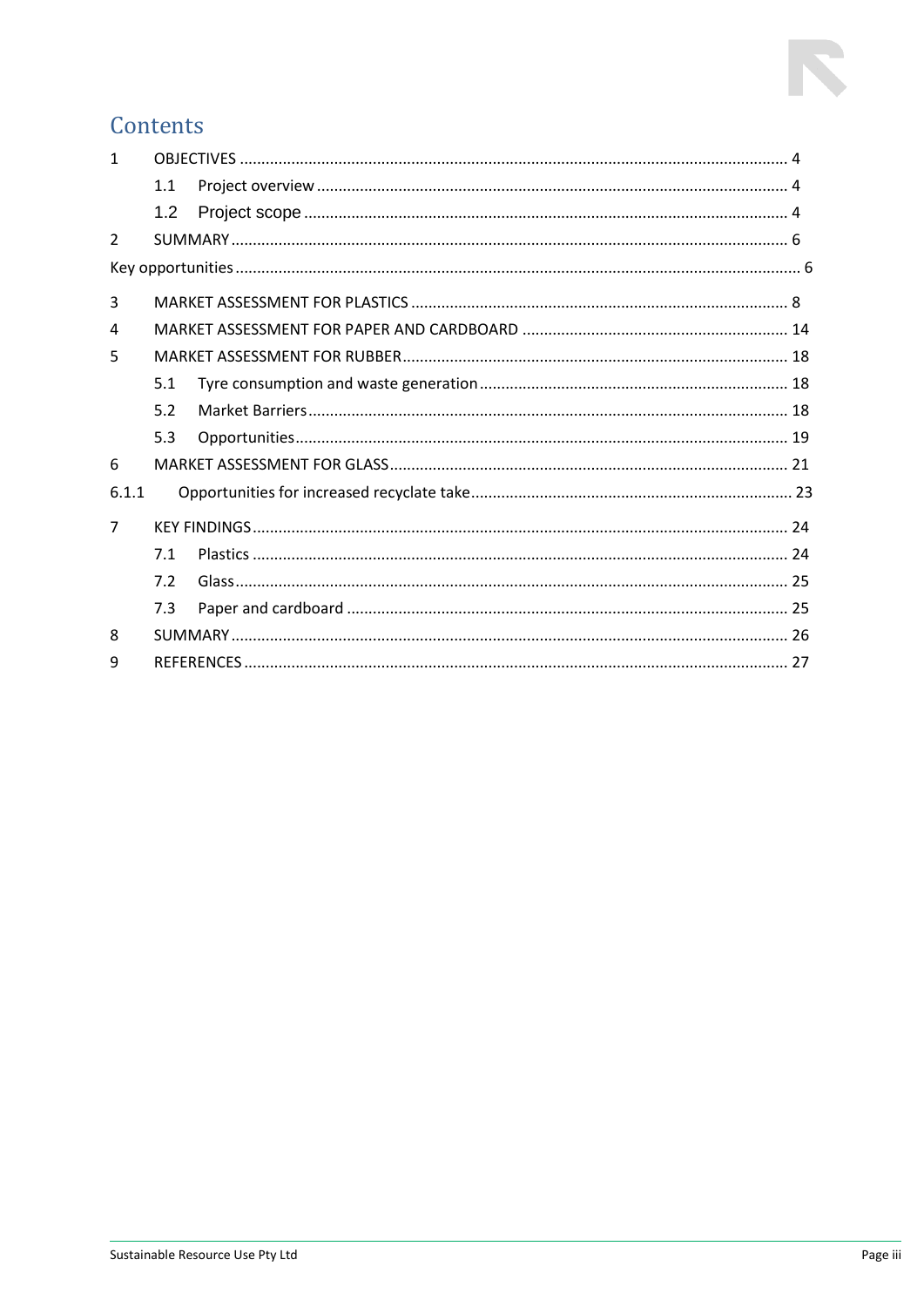

### Errata

<span id="page-3-0"></span>In a previous edition of this report a typographical mistake on pages 8 and 13 listed the plastics packaging recycling rate as 27.6% rather than 20.6%. This has been rectified to align with the other data references in the report.

### 1 OBJECTIVES

### <span id="page-3-1"></span>1.1 Project overview

The Department of Environment and Energy has stated that to assist work on an action plan for the updated national waste policy, the taskforce has agreed to a literature review of opportunities to grow markets in recycled glass, plastics and rubber and paper & cardboard.

### <span id="page-3-2"></span>1.2 Project scope

SRU has assessed a range of publicly available reports that have been produced on the state of markets for recycled materials. These have generally been initiated following challenging conditions for the export of collected recyclables. The reports are mostly focussed on the range of materials collected through household kerbside systems. This includes packaging made from paper and cardboard, plastics, glass, steel and aluminium.

The scope is generally to provide contemporary information on the market flows and conditions for each of these materials and for rubber. As steel and aluminium are a small component of the kerbside system, and are largely unaffected by trade conditions, these are not always a focus of the studies behind these reports. This report draws extensively on, and quotes from, the findings of the reports listed in the reference section and acknowledges the work of the following authors:

- o Envisage Works
- o Sustainable Resource Use
- o Helen Lewis Consulting
- o Industry Edge
- o Blue Environment
- o MRA Consulting Group
- o Steve Balmforth

As it is export markets that have undergone the major changes, these are often the primary focus of the reports. Glass packaging is not widely exported and therefore is not dealt with in analysis on changes to export markets. Glass is, however, a major component of kerbside systems, accounting for 30% of collected material by weight. It is also a product with recycling market difficulties reflecting the lack of revenue for MRF operators due to the cost of preparing to the specification for use back into packaging. For this reason, it is a key focus of much of the recycling analysis and is included for focus in this report.

The two products that have been most profoundly hit by export market restrictions are mixed grade paper and mixed polymer plastics. These are therefore of primary focus in several reports.

The Australian recycling collection, sorting and processing system is very broad in activity covering materials as diverse as concrete, steel, paper, food organics and textiles. In scale it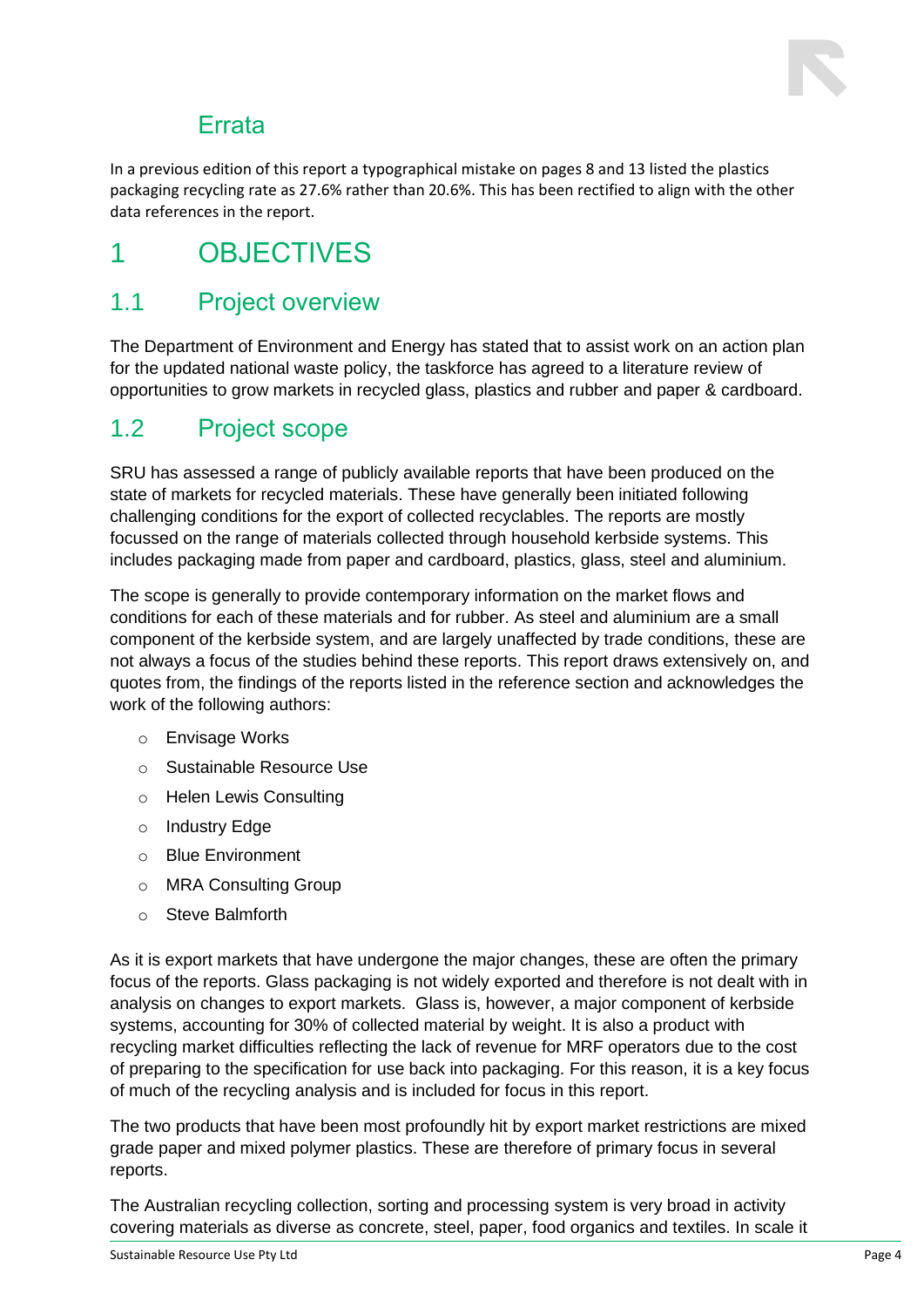

is much larger than the kerbside recycling activity. Much of what is handled outside the kerbside system is largely unaffected by the restrictions imposed by China and others.

Media reports have sometimes failed to convey this, and many in the community would be surprised that many millions of tonnes of recycling continue to be processed in Australia unaffected by China restrictions and associated developments. Similarly, many of the nonkerbside collected paper and plastic materials continue to be exported without the same difficulty that some household sourced materials face. In the following section there is a summary of the key findings and reporting on each of the kerbside materials.

Reference to consumption in the report is the total amount of the material entering use on an annual basis, whether sourced locally or through export. Some of this material will be of a long-term durable nature and will therefore not necessarily result in waste generation at the same levels.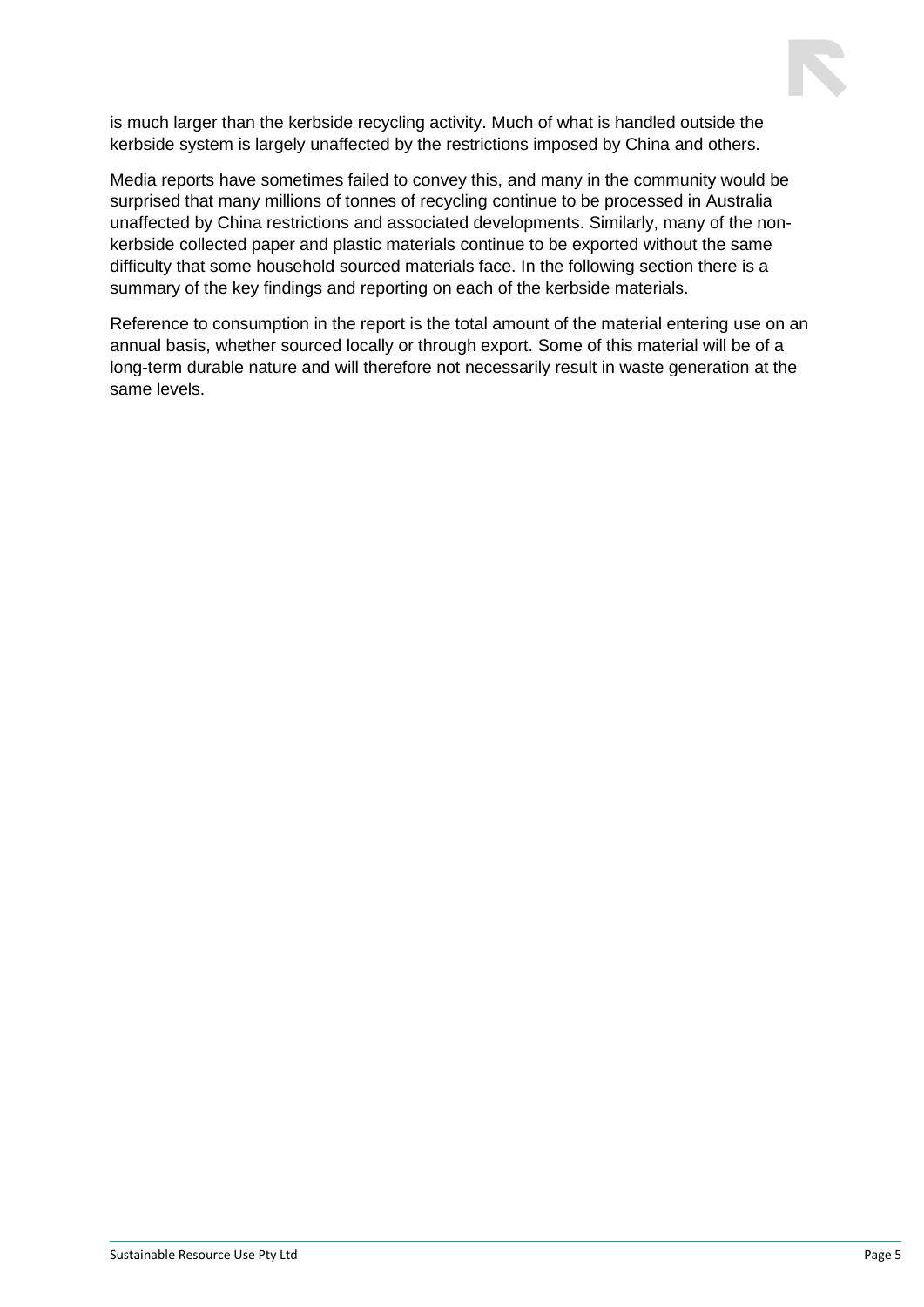### <span id="page-5-0"></span>2 SUMMARY

#### Market

In summary, the local and global markets for the recyclable materials - paper and cardboard, plastics, and glass are all volatile in 2019. This is largely due to regulatory restrictions on the import of recycled material into China, and then into some other Asian nations. The market security and pricing for recyclables is strongly linked to the availability of markets back into new product, either as packaging or durable goods.

There is a recognition that government and major brands have a role in procuring recycled content product in order to create the market pull for a healthy circular outcome.

It is unlikely that Australia will have the same opportunities to export recyclable materials in either the quantity or quality that existed previously. If the recycling system is to remain robust and national targets for packaging are to be met, then each of the stakeholders will need to address the issues raised here.

#### Stakeholder roles

Challenges are apparent for consumers to present recyclables clean and free of contaminant material. Local government is facing uncertainty in collection and sorting pricing and is under challenge to commit to procurement of recycled material. It is also facing calls for greater effort to control contaminants and to adjust collections to accommodate soft plastics and collect glass separately.

State and federal governments are being challenged to play a strong role in procurement of recycled content product, particularly in road and parks agency works. There are also calls for funding assistance to support new reprocessing infrastructure and modifications to sorting and collection systems.

Brand owners and retailers are being challenged to modify their packaging to conform with recyclability and to utilise recycled content, particularly in plastics.

### Key opportunities

<span id="page-5-1"></span>The following opportunities for increased recovery and recycling are covered in each section of this report.

| <b>Plastics</b> | Expansion of chemical recycling capacity for PET                                                |
|-----------------|-------------------------------------------------------------------------------------------------|
|                 | Development of chemical recycling capacity for PE                                               |
|                 | Expansion of mechanical recycling capacity with a focus on post-<br>consumer PE and PP material |
|                 | Development of recycling strategies for each significant durable<br>plastic product             |
|                 | Inclusion of flexible plastic packaging in kerbside collections                                 |
|                 | Committed procurement of recyclate by governments                                               |
|                 | Committed procurement of recyclate into packaging by consumer<br>brands                         |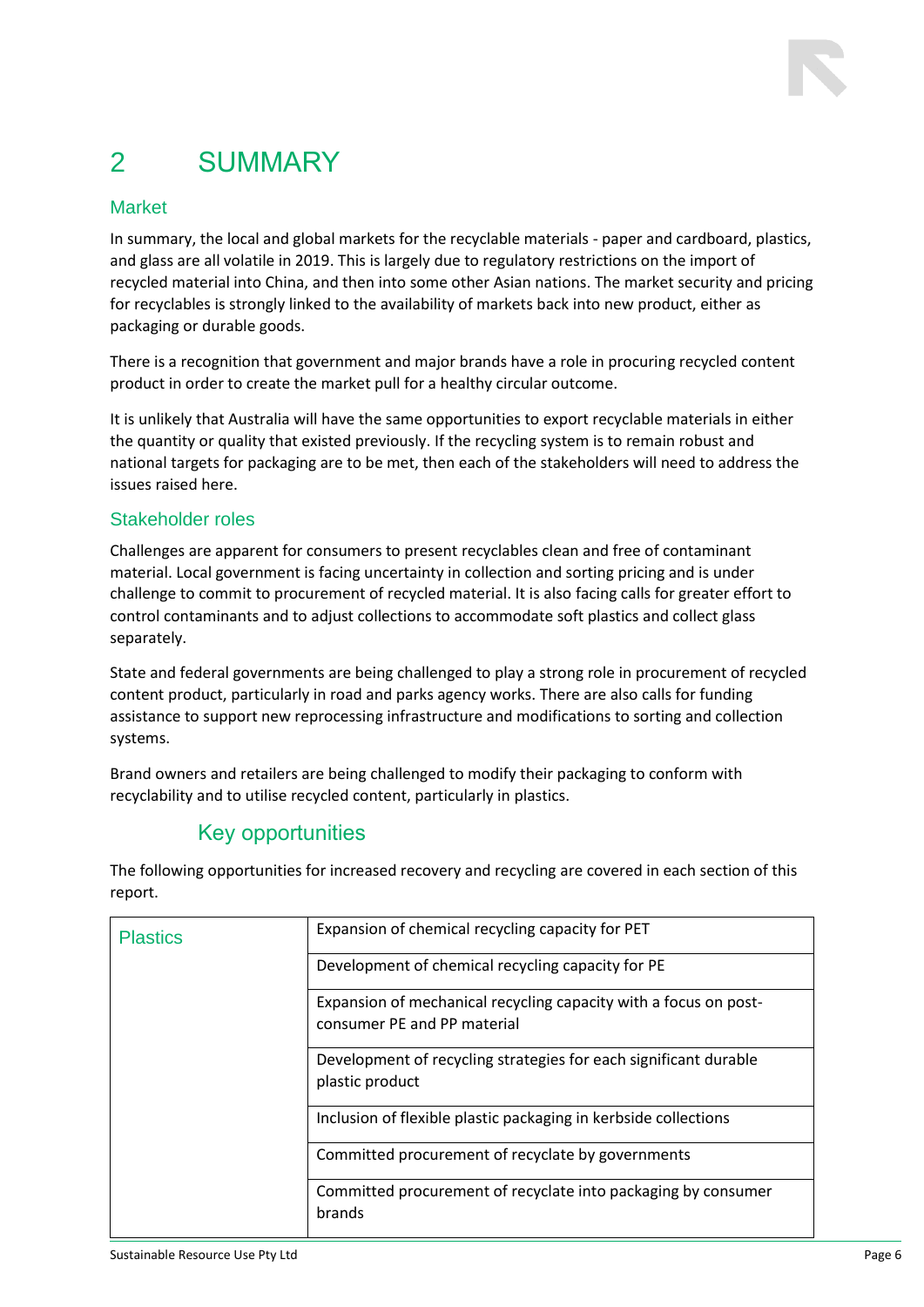| <b>Paper and Cardboard</b> | Separate collection of glass for improved kerbside paper quality |
|----------------------------|------------------------------------------------------------------|
|                            | Subsequent sorting of mixed paper streams                        |
|                            | More stringent sorting of paper grades at MRF                    |
|                            | Screening and certifying of paper for export                     |
| <b>Rubber</b>              | Tyre derived aggregate                                           |
|                            | Pyrolysis                                                        |
|                            | Spray seals                                                      |
|                            | Adhesives                                                        |
|                            | Explosives                                                       |
|                            | Playgrounds                                                      |
|                            | Asphalt                                                          |
|                            | others                                                           |
| <b>Glass</b>               | Geographic expansion of CDS schemes                              |
|                            | Expansion of CDS eligible glass to wine and food                 |
|                            | Separate collection of glass at kerbside                         |
|                            | Brand owner commitment for increased recycled content            |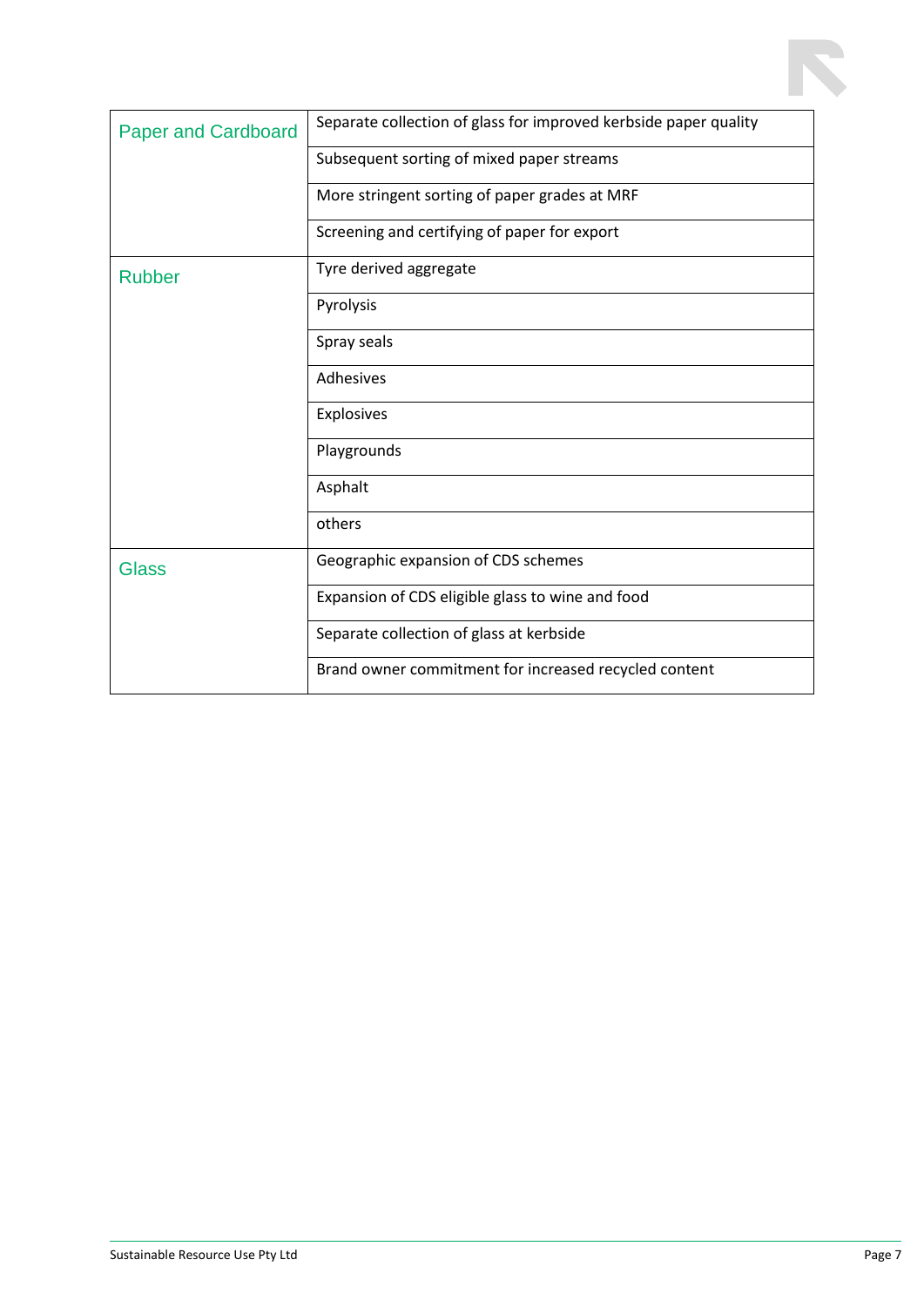## <span id="page-7-0"></span>3 MARKET ASSESSMENT FOR PLASTICS

#### Production and Consumption

According to the Australian Plastics Recycling Survey report, in 2017-18 total plastics use was 3,407,300 tonnes. Of this, 320,000 tonnes were recovered and recycled. This gives a recycling rate of 9.4%. The consumption and recovery rates for each individual polymer varied significantly as shown in the following table.

While rubber can be classified as a plastic, this can cause some confusion and therefore rubber is not included in plastics consumption or recycling numbers (See section 4).



**Plastics consumption and recovery by polymer type in 2017–18 (tonnes and % recycling rate)**

Of the total plastics consumption of 3,407,300 tonnes, 790,200 tonnes were municipal or domestic packaging, with 163,400 tonnes of domestic packaging recycled, while a further 304,300 tonnes went into commercial and industrial packaging, with 62,300 tonnes recycled.

The overall plastic packaging recycling rate was 20.6%.

The following table shows the consumption and recovery for each plastics application area.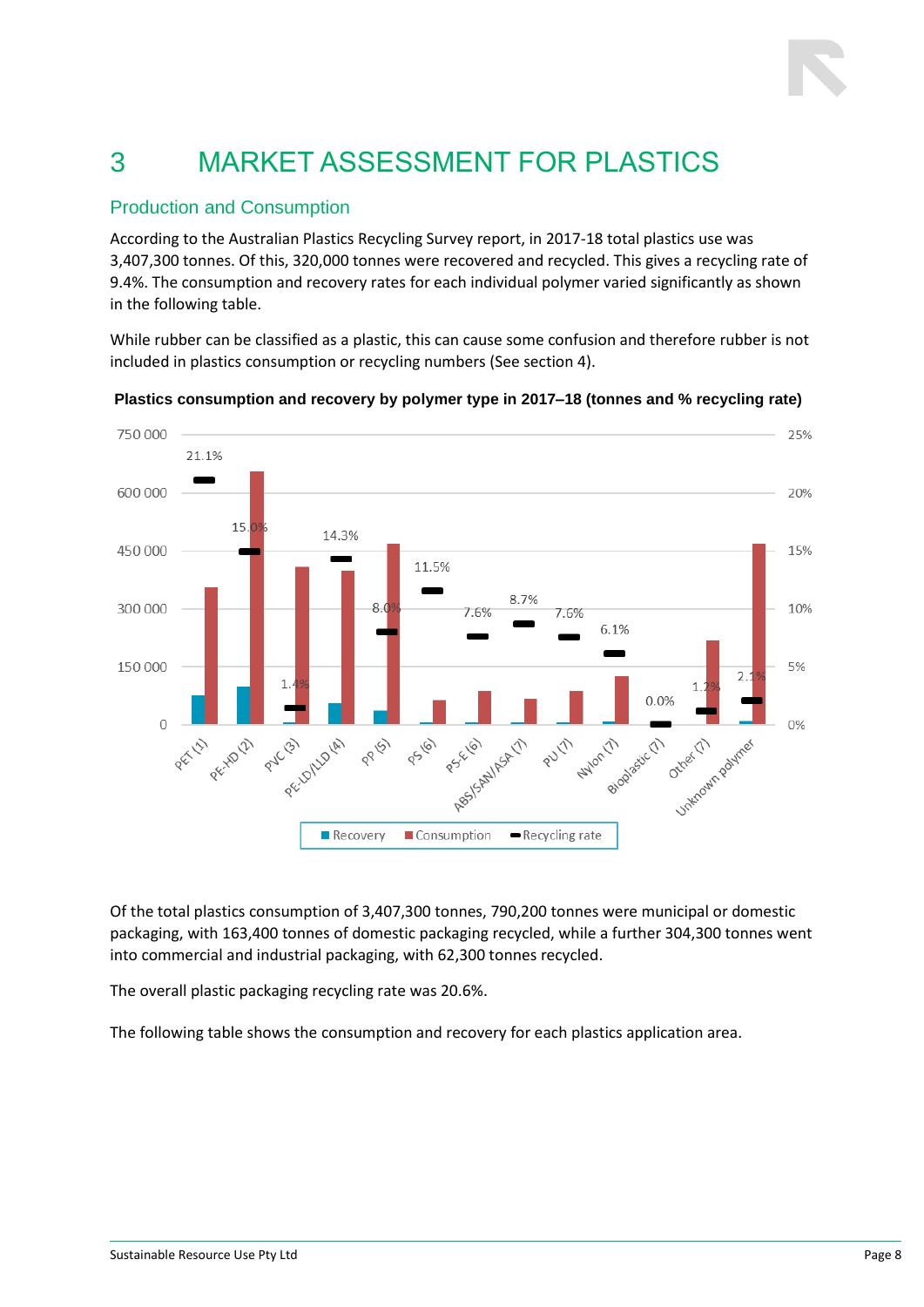| <b>Application area</b>            | <b>Recovery</b> | Consumption | <b>Recycling rate</b> |
|------------------------------------|-----------------|-------------|-----------------------|
| Agriculture                        | 6400            | 90 900      | 7.0%                  |
| Automotive                         | 600             | 219 700     | 0.3%                  |
| <b>Built environment</b>           | 5800            | 579 300     | 1.0%                  |
| <b>Electrical &amp; electronic</b> | 10 500          | 188 900     | 5.5%                  |
| Packaging – municipal              | 163 400         | 790 200     | 20.7%                 |
| Packaging – C&I                    | 62 300          | 304 300     | 20.5%                 |
| Other application area             | 58 300          | 837 500     | 7.0%                  |
| Unidentified applications          | 12 800          | 396 500     | 3.2%                  |
| <b>Total</b>                       | 320 000         | 3407300     | 9.4%                  |

**Plastics consumption and recovery by application area in 2017–18 (tonnes and % recycling rate)**

The following chart indicates the relative size of consumption for each plastic polymer and the recovery rate.

| <b>Polymer type</b> | <b>Recovery</b> | Consumption | <b>Recycling rate</b> |
|---------------------|-----------------|-------------|-----------------------|
| <b>PET (1)</b>      | 74 900          | 355 300     | 21.1%                 |
| <b>PE-HD(2)</b>     | 98 100          | 656 500     | 15.0%                 |
| PVC(3)              | 5 9 0 0         | 410 200     | 1.4%                  |
| $PE-LD/LLD(4)$      | 57 100          | 399 900     | 14.3%                 |
| PP (5)              | 37 500          | 468 900     | 8.0%                  |
| PS (6)              | 7 300           | 63 600      | 11.5%                 |
| $PS-E(6)$           | 6600            | 87 100      | 7.6%                  |
| ABS/SAN/ASA (7)     | 5 9 0 0         | 67 300      | 8.7%                  |
| <b>PU (7)</b>       | 6 500           | 86 600      | 7.6%                  |
| Nylon (7)           | 7700            | 125 500     | 6.1%                  |
| Bioplastic (7)      | 0               | < 100       | 0.0%                  |
| Other (7)           | 2 600           | 218 000     | 1.2%                  |
| Unknown polymer     | 9800            | 468 400     | 2.1%                  |
| <b>Total</b>        | 320 000         | 3 407 300   | 9.4%                  |

| Plastics consumption and recovery by polymer type in 2017-18 (tonnes and % recycling rate) |  |  |  |  |
|--------------------------------------------------------------------------------------------|--|--|--|--|
|--------------------------------------------------------------------------------------------|--|--|--|--|

#### Current Recycling

The level of export of plastics for reprocessing determined for 2017-18 is the highest yet observed. In this year 54% of recyclable plastics collected were exported for recycling. For comparative purposes, in the year 2000 the level of export for reprocessing was 26.0%.

The chart below shows that as plastics recycling has increased over the past two decades, most of this has resulted in increased export rather than expansion of our local plastics recycling sector. The local plastics recycling sector is now smaller than it was in 2005.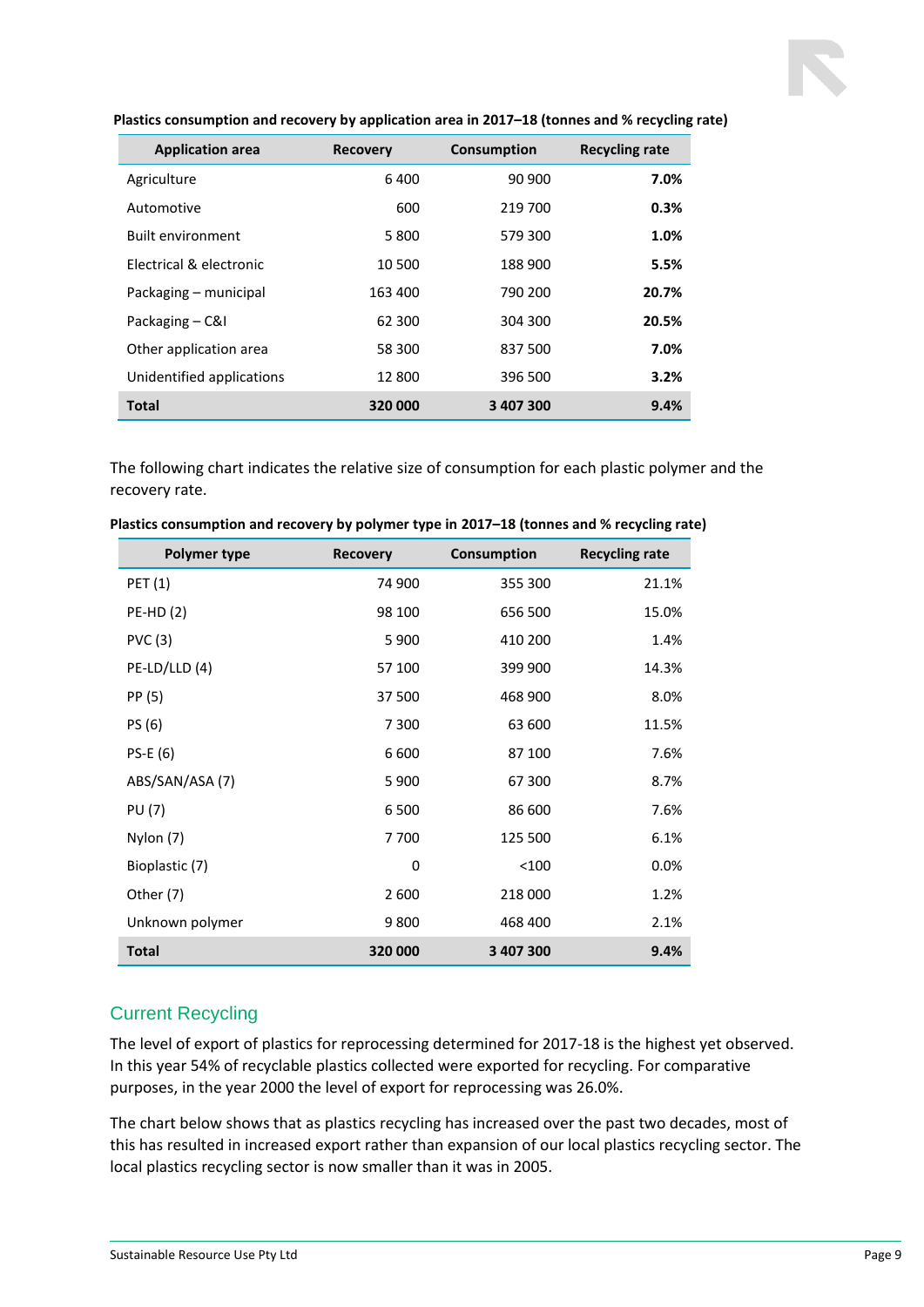

**Annual Australian plastics recovery 2000 to 2017–18, by location of reprocessing (tonnes)**

Presented in the following chart is plastics recycling by source jurisdiction and polymer type in 2017– 18. The high level of recycling in Victoria is contributed to by the disproportionally large plastics manufacturing sector based in Victoria. Out of the 52,100 tonnes of plastics recovered from Victoria and reprocessed in Australia, 33,900 tonnes were manufacturing scrap (or 'pre-consumer' scrap) sourced from the plastics manufacturing sector. This compares with only 15,400 tonnes of manufacturing scrap recovery reported as recovered from NSW.



**Recycling by source jurisdiction and polymer type in 2017–18 (tonnes)**

Recent assessments of the local and export markets for plastics have shown the following conditions.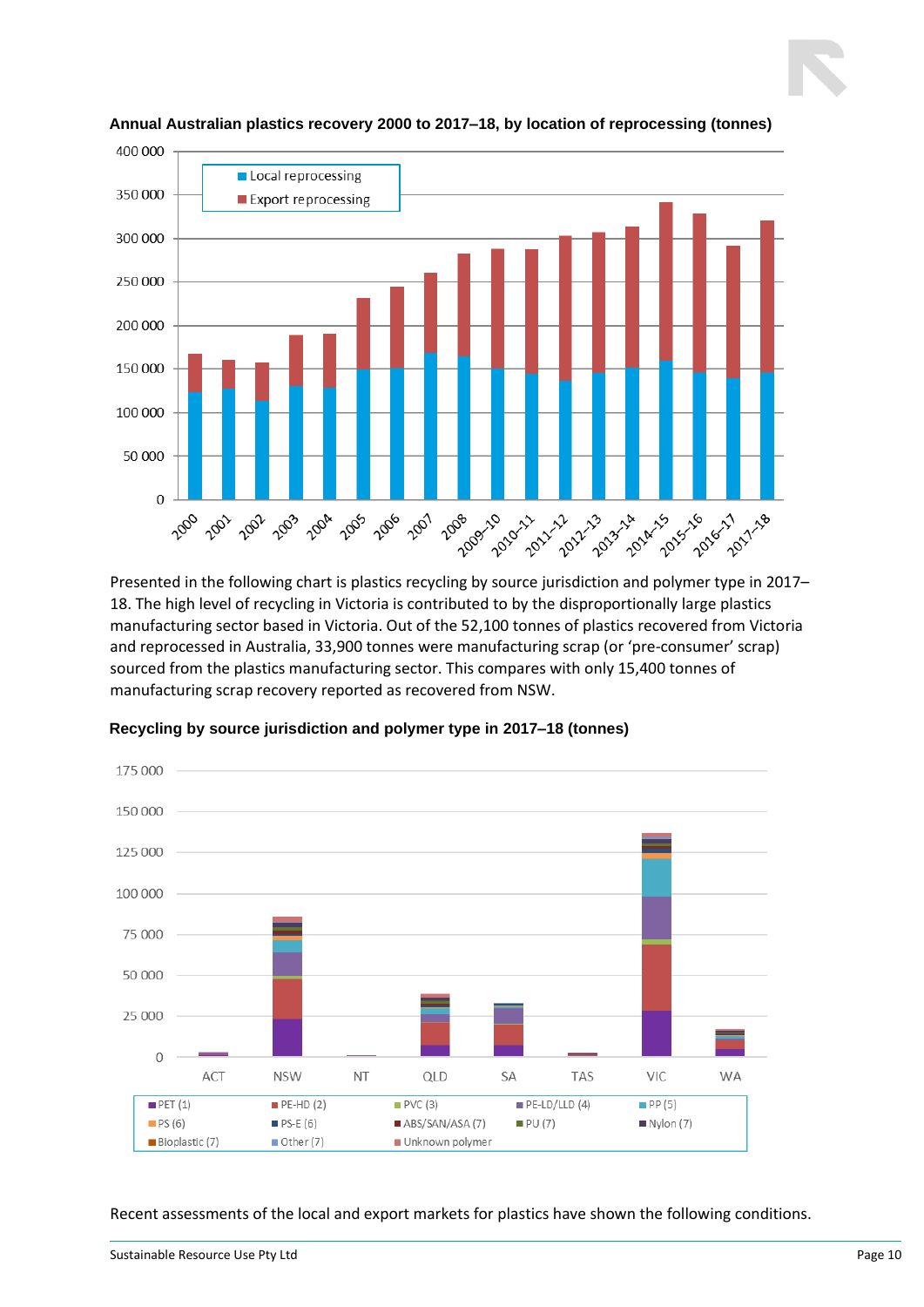Plastics collected through kerbside collections are generally sent to MRFs and sorted from commingled recycling into either a single mixed plastics grade (1–7 plastic-polymer mix), or more commonly three grades, which are PET, HDPE and the residual mixed plastics grade (a 3–7 plastic-polymer mix, but with some residual quantities of PET and HDPE still present).

Most MRF operators undertake the polymer sorting locally, but others have overseas partners for the polymer sorting so are particularly exposed to import restrictions on mixed and contaminated materials. This is because mixed polymer loads requiring subsequent sorting, are the loads most restricted from Asian market destinations.

Baled PET and HDPE packaging is processed and remanufactured locally and is also exported to a wide range of countries. The main overseas destinations for sorted PET and HDPE across January to May 2019 were Indonesia, Malaysia and Taiwan (in order of quantities). New Malaysian import restrictions entered into force in July 2018 and had a major impact on Australian exports. However, Malaysia receivals of Australian shipments recovered in February and March and were steady in April but a fall in exports in May is apparent.

#### Prices, demand and supply

There continues to be strong local and export markets for clean baled PET that are collected and sorted to specification, with prices holding fairly steady over the past April–June quarter at \$350–\$400 /tonne (EXW MRF<sup>1</sup> ).

The price of recycled resin is linked to the price for virgin resin. In the case of PET, the virgin price generally increased across 2018, in part due to China utilising more of this material as it received less imported recyclate, however virgin prices did see some significant falls starting in October 2018 and continuing into early 2019.

The situation is similar for HDPE, with markets and pricing for clean material remaining strong. There was some export price reduction due to the Chinese restrictions with prices falling to around \$500 /tonne in early to mid-2018. Prices then recovered somewhat but over the last couple of months have fallen back to the \$500 /tonne level. Virgin resin prices have been fairly steady since the first quarter of 2018 at around \$1,700–\$1,800.

The market for mixed plastic packaging bales continues to be very poor at \$0 /tonne or less, assuming it can be sold. Due to a lack of demand for this product it is understood that storage of mixed plastics packaging continues to be undertaken by both MRF operators and reprocessors.

Exported plastics packaging has specifications relating mostly to contamination levels. The positive sorting of PET and HDPE that is undertaken at MRFs allows the baled material to generally meet these specifications without major difficulty or manual sorting input.

Previously plastics packaging has been overwhelmingly exported to China, until the latest round of restrictions. Indonesia is now the largest destination for Australian kerbside plastics, followed by Malaysia and Thailand.

A proportion of the mixed plastic packaging is reprocessed locally and is used in durable (timber substitute type) plastics applications such as outdoor equipment and building materials. This market is constrained by the scale of sales for the end products. If government and others buy more of the end products, there is an ability for the companies to take in more material for recycling.

Plastic packaging exports from Australia compete in receiving countries with plastics from the US, Europe and many other countries. It is destined for wherever the market requires material for production. Generally, demand and pricing will increase or decrease based on worldwide supply and demand conditions.

<sup>&</sup>lt;sup>1</sup> EXW MRF means that the sale price is an estimate at the outgoing gate of the MRF.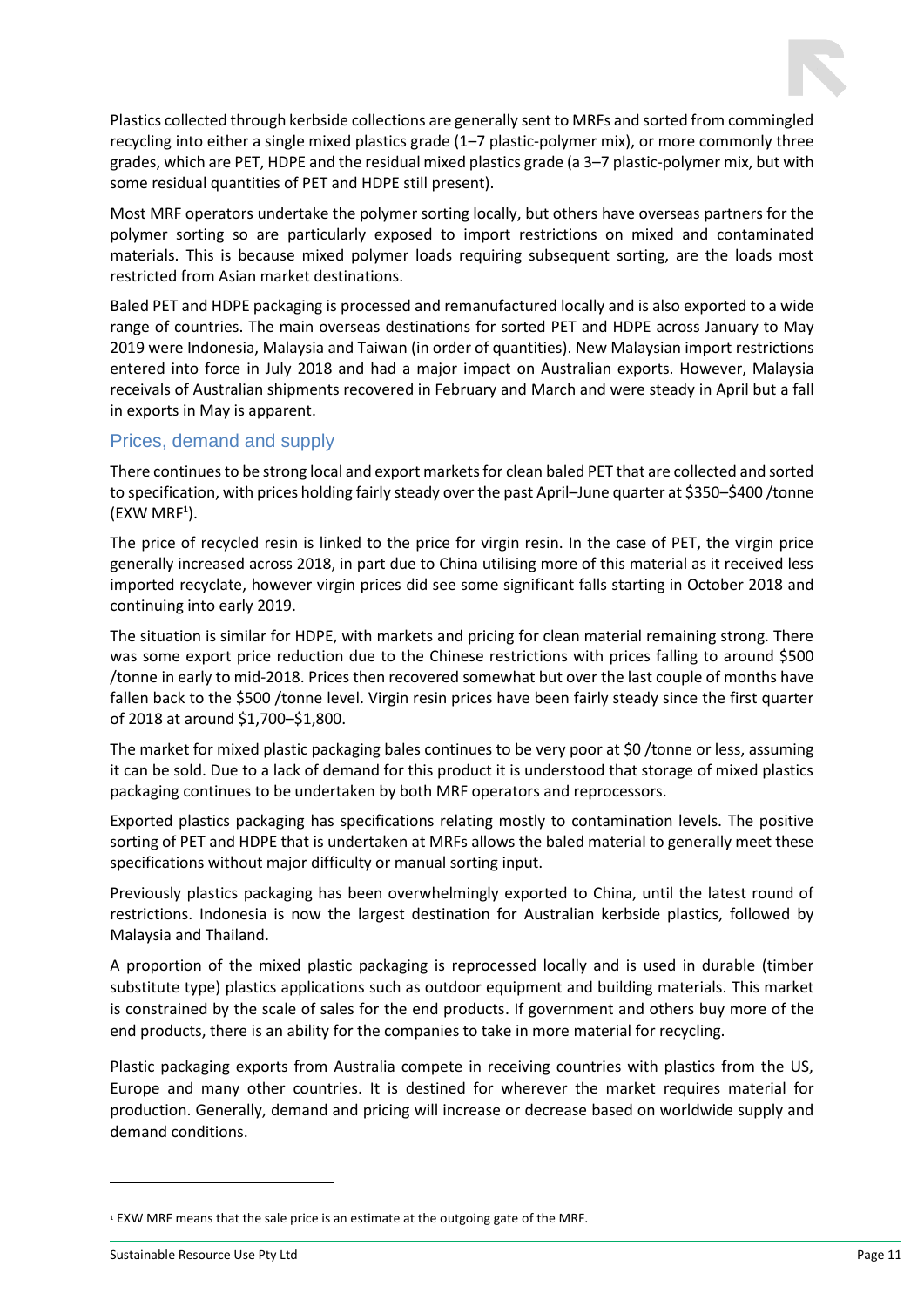Exports of kerbside recovered mixed plastic packaging have dropped dramatically over the past few years. In 2016 exports were around 42,000 tonnes, down to 37,000 tonnes in 2017 and then 29,000 tonnes in 2018. So far this year, January to May 2019 exports have been around 12,000 tonnes, so the level appears similar to that of 2018.

The falls across 2017 and 2018 were driven entirely by lost sales to China, with exports to Malaysia and Indonesia taking up some of this material. Malaysian sales dropped sharply after the introduction of import restrictions around July 2018 but have seen strong recovery across February–April of this year, and steady exports in May.

The level of stockpiling of sorted and baled plastics has become a much more significant issue around the country. It is particularly acute in Victoria where the challenges at SKM (fires and enforced closures) have seen material destined for export banking up.

#### **Context**

The following table shows the virgin prices for different polymers in Australia.

| <b>Material category</b>        | Value           |
|---------------------------------|-----------------|
| Plastic - PET (1) virgin resin  | \$1.300-\$1.400 |
| Plastic - HDPE (2) virgin resin | \$1,700-\$1,800 |
| Plastic - PVC (3) virgin resin  | \$1,000-\$1,200 |
| Plastic - LDPE (4) virgin resin | \$1,700-\$1,800 |
| Plastic $-$ PP (5) virgin resin | \$1,600-\$1,700 |
| Plastic – PS (6) virgin resin   | \$1,900-\$2,000 |

To provide some context, plastics manufacturers sometimes report that recycled plastics have to be around 10–20 per cent cheaper than virgin resin to justify the additional purchasing, handling, processing and quality assurance cost imposts associated with introducing a significant proportion of high quality recycled content into the incoming material mix.

In 2018 all State and Federal governments committed to targets related to the recycling and waste reduction of packaging.

The 2025 National Packaging Targets are:

- 1. 100% of all Australia's packaging will be reusable, recyclable or compostable by 2025 or earlier
- 2. 70% of Australia's plastic packaging will be recycled or composted by 2025
- 3. 30% average recycled content will be included across all packaging by 2025
- 4. Problematic and unnecessary single-use plastic packaging will be phased out through design, innovation or introduction of alternatives

The achievement of the target for 70% of Australia's plastic packaging to be recycled is going to require a major expansion of plastics recycling activity.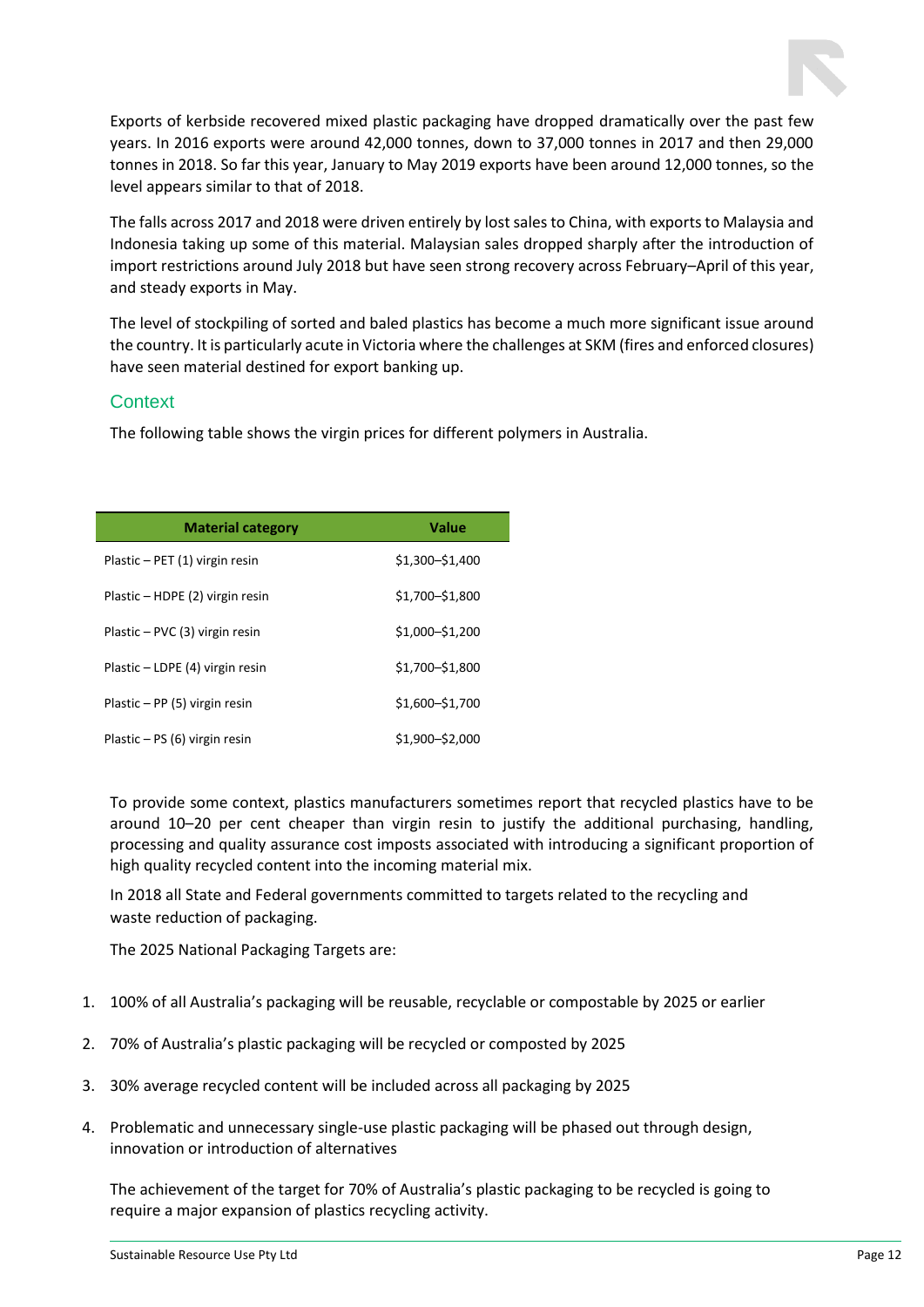

#### Expanded activity

In an environment of constrained export markets for some plastics, the need to dramatically increase local plastic reprocessing is seen as crucial. That expansion may need to be a 400% increase in throughput and this in turn will require new market outlets for recycling plastic resin, both into packaging and other applications.

In relation to flexible plastics, this is the fastest growing packaging media and now accounts for a third of all plastic packaging. The achievement of the target for 70% of plastic packaging to be recycled by 2025 will require a significant increase in both rigid and flexible plastic packaging recycling from its current level of 20.6%.

Flexible plastic packaging is currently not designated for inclusion in most kerbside collections. Point of sale drop off collections are seen as an interim measure and are yielding a very small proportion of flexible plastic packaging. There are four councils in Melbourne who include flexible plastic packaging into commingled kerbside collection. This is in the form of putting bags in a bag to aid sorting at the MRF. This approach is being actively considered by other councils in several jurisdictions.

| <b>Opportunity 2020-25</b>                                                                           | <b>Take</b><br><b>Current</b><br>(tonnes) | <b>Potential Take (tonnes)</b> | <b>Current Price/tonne</b> |
|------------------------------------------------------------------------------------------------------|-------------------------------------------|--------------------------------|----------------------------|
| of<br>Expansion<br>chemical<br>recycling capacity for PET                                            | >12,000                                   | >50,000                        | \$300-500                  |
| Development of chemical<br>recycling capacity for PE                                                 | $\overline{0}$                            | >50,000                        | \$300-500                  |
| Expansion of mechanical<br>recycling capacity with a<br>focus on post-consumer PE<br>and PP material | 225,000                                   | >200,000                       | \$200-500                  |
| Development of recycling<br>strategies<br>for<br>each<br>significant durable plastic<br>product      | minimal                                   | > 300,000                      | \$200-500                  |
| Inclusion of flexible plastic<br>kerbside<br>packaging<br>in<br>collections                          | minimal                                   | >100,000                       | \$0-150                    |
| Committed procurement of<br>recyclate by governments                                                 | minimal                                   | >100,000                       | \$300-500                  |
| Committed procurement of<br>recyclate into packaging by<br>consumer brands                           | minimal                                   | >100,000                       | \$300-500                  |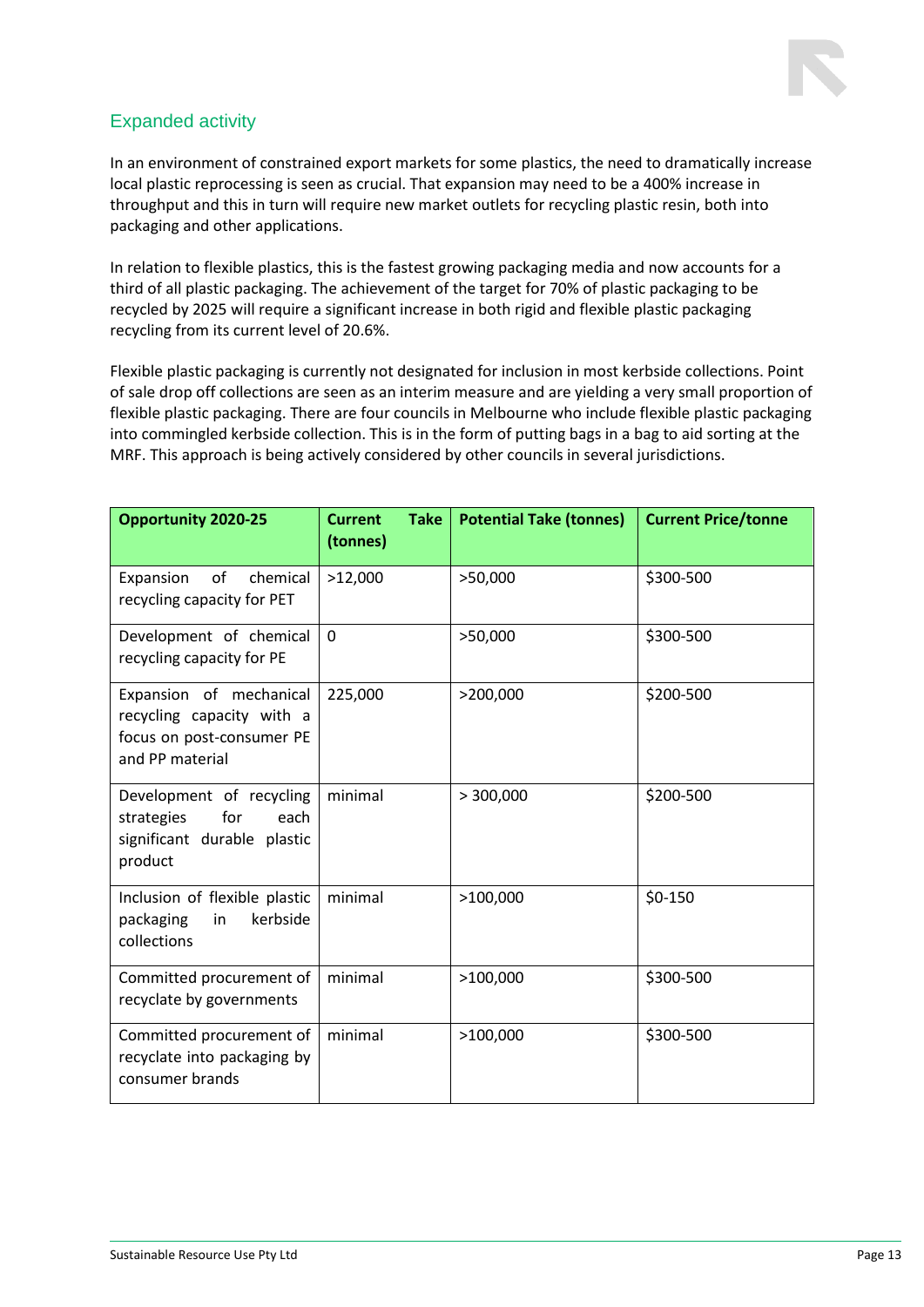### <span id="page-13-0"></span>4 MARKET ASSESSMENT FOR PAPER AND CARDBOARD

#### Paper market

Paper and cardboard packaging is the dominant from of packaging and accounts for over half of the packaging in the Australian market. For many years, the collection and sale of paper and cardboard packaging has underpinned the kerbside recycling system and commercial recycling collections. The dominant fibre packaging material is corrugated cardboard for box production. There are also significant quantities of non-corrugated boxboard into applications such a cereal box.

There is also a supply of moulded fibre packaging into applications such as egg cartons. These packaging formats account for the biggest fibre use format. There is also fibre consumed at household level as newspaper and magazine, and printing and writing paper grades across household and commercial sectors. Both of these paper uses are declining. A smaller amount of fibre goes into tissue product production and most of this is into applications that are not recoverable.

Demand for products that need to be packaged locally in corrugated boxes has remained relatively stable.

#### Prices, demand and supply

Recovered paper and paperboard prices appear to have stabilised somewhat in the global market in June. Local demand and supply are generally unaffected because the main local users (manufacturers of recycled paperboard for use in corrugated carton manufacture and newsprint manufacturers) are experiencing relatively normal demand.

Kerbside collected mixed paper & paperboard continues to be almost unsaleable locally or through export in any significant volume and has a current value of around \$0 /tonne. Little has changed in the local market over the last few months, with respect to sales.

Non-kerbside (and low contamination) sourced newsprint and magazine grades continue to be purchased in the Australian market at prices as high as \$250/tonne. However, there is generally no sorting of these grades by most Australian MRFs, severely limiting the supply and quality of available material.

Premium prices (as much as \$350 /tonne) are available for the negligible volumes of post-consumer sorted white office paper or bleached kraft, that is available in the market. Pre-consumer volumes from printers and converters is highly sought after and premiums are still paid for what is a limited supply.

Sorted and baled cardboard prices continued to be under stress at the end of June 2019.

#### Sorted grade paper

Market demand for the MRF sorted mixed paper & paperboard product remains negligible. Visy is understood to be the only MRF operator moving any paper & paperboard. This is due to its vertical integration with its own papermills. It is unique in being able to take material in and produce a recycled sheet with strong end-markets.

Unless secondary sorting of MRF mixed paper & paperboard (to multiple higher quality grades) meets the requirements of a local or international market, it will not find an end market.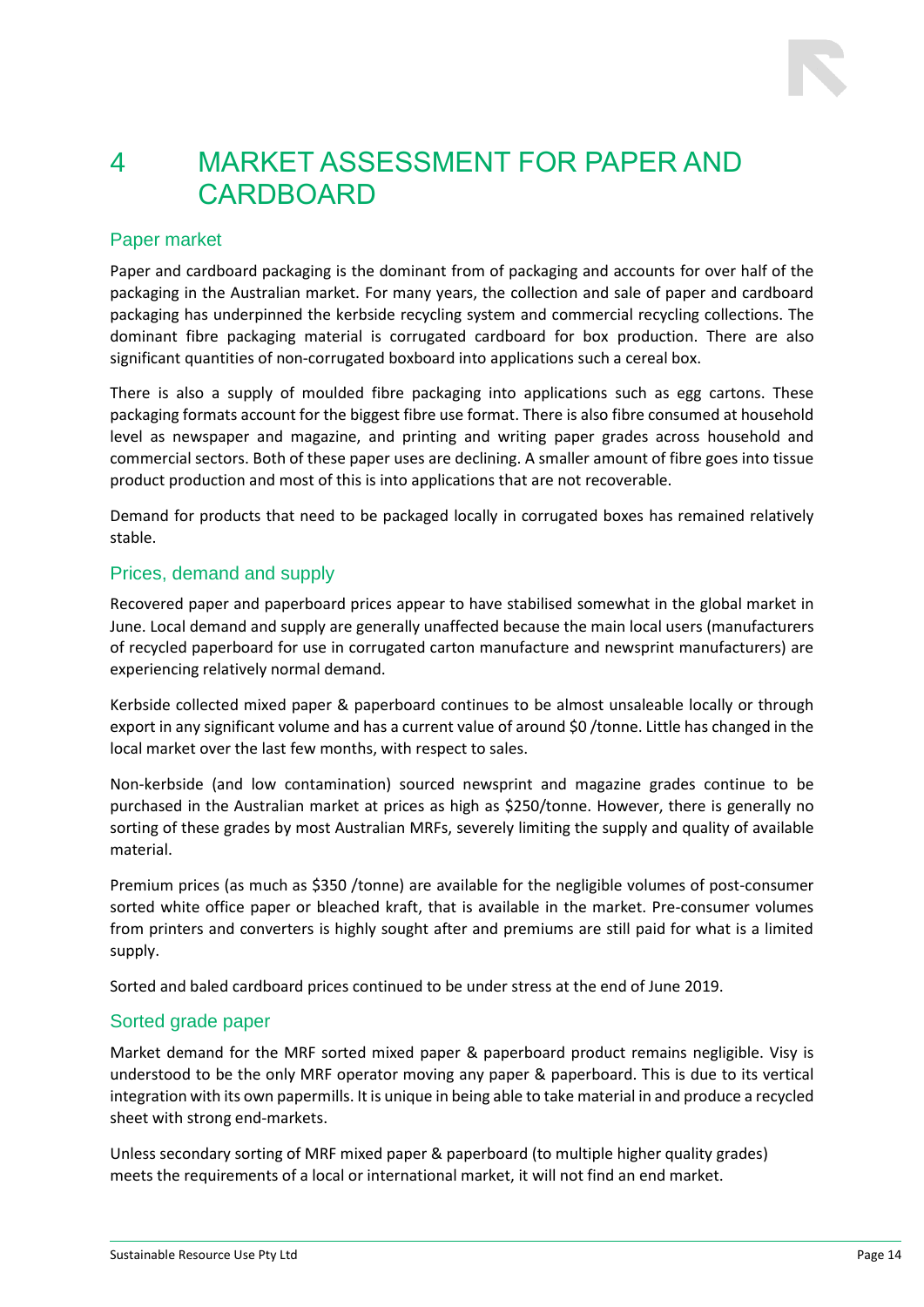Sorted grades can be achieved by two methods or a combination of these. Firstly, different grades of paper and cardboard can be kept separate at the generation source. This then requires each grade to be collected separately to maintain its fibre purity and value. This method of source separation means the different grades do not require subsequent sorting and can be delivered directly to the end market either locally or globally. Source separated material usually is in stronger demand and attracts a high purchase price accordingly.

The alternative is to collect all grades together, and often with other materials, and then subject this material to a paper grade separation. This allows a more efficient collection, particularly at a household level. The product of subsequent sorting often produces a grade separation below the internationally accepted specifications for each paper grade.

If the paper and cardboard has not been mixed with glass, is not highly compacted and is sorted at a rate below some high speed MRF's, it can produce paper of sufficient quality. It is one of the key reasons, collection of glass separate from other recyclables is being trialled and considered for adoption at kerbside.

Sites that generate larger volumes than detached housing, such as commercial sites and multi-unit dwellings, offer the opportunity to collect paper and cardboard separate from other materials, and often to collect specific grades separately for optimal market outcomes.

#### Export and interstate market review

In May, kerbside related exports from Victoria were around 12,000 tonnes, and total recovered paper exports from Victoria totalled 46,000 tonnes (kerbside plus all other sources). This result was similar to April.

The average export price in May was down to around \$160 /tonne on a free-on-board (FOB) basis (\$170 /tonne in April). Given the sharp downturn in virgin pulp prices reported last month, expectations are that export prices will trend a little lower in coming months.

The following key observations have recently been made:

Contaminant standards will tighten in key markets across the second half of 2019 and into 2020, implying less recovered paper will be exportable than normally observed.

In May 2019, virgin pulp prices slumped in the main Chinese market. The major traded pulps experienced, on average, a 12.5 % decrease in prices in May relative to April 2019. Prices fell a little further into June but appear to have largely stabilised.

The closure of SKM Recycling is likely to result in significant quantities of paper & paperboard being sent to landfill in the short to medium term. This will affect Victoria, Tasmania and, possibly, South Australia.

The following table shows the trend in export of Victorian recovered kerbside paper & paperboard. The trend and destinations are likely to be similar for other states.

**Victorian recovered kerbside paper & paperboard, to export country (tonnes/month)**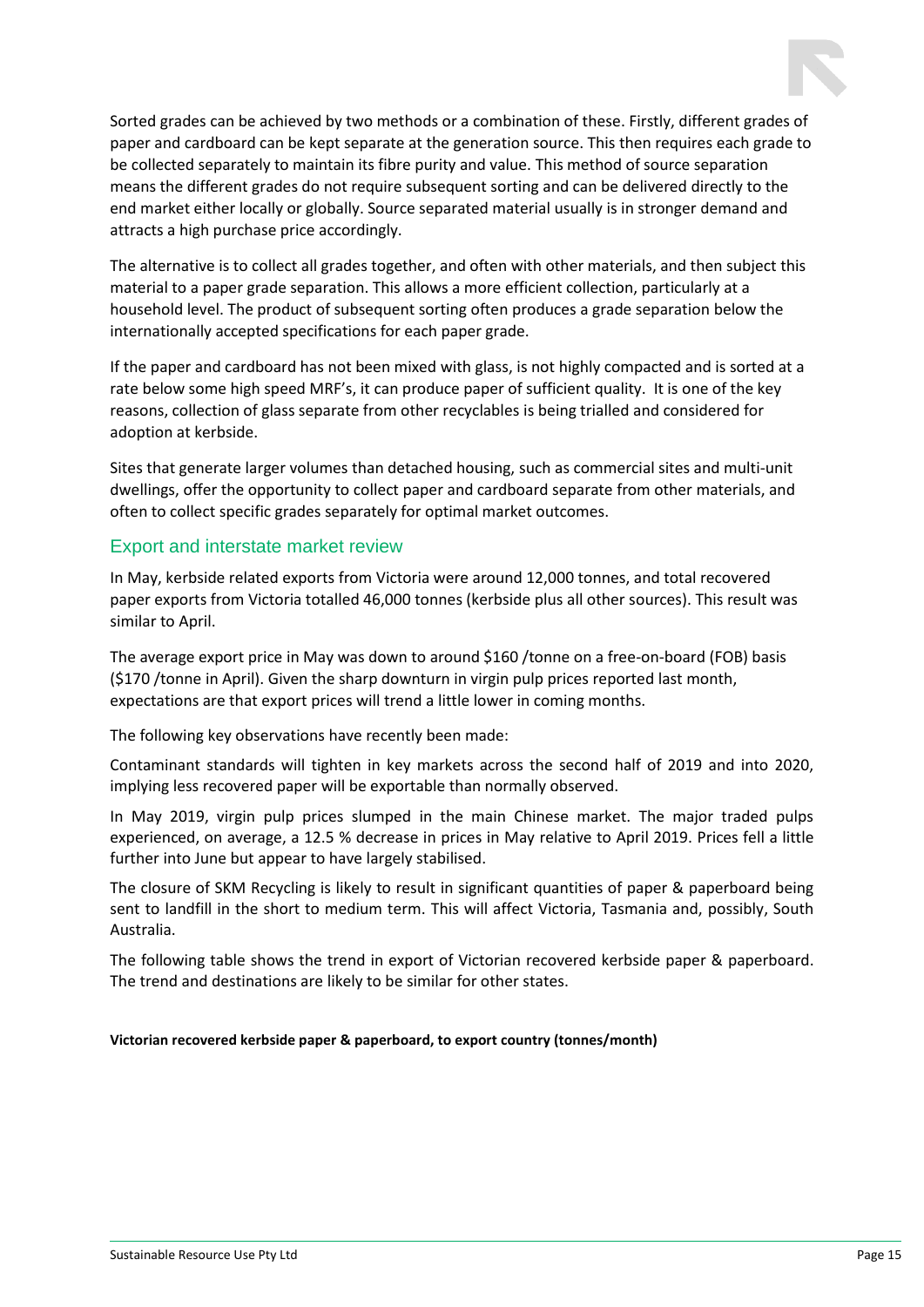

Source: ABS (2019) and Envisage Works

#### Market risks, opportunities and activities

One of the major risks associated with stockpiling materials has crystallised over the last couple of months, with the distressed sale and/or insolvency of Victorian sorter SKM. The other MRF operators in Victoria are likely to also be highly stressed at the current time. The increasing stockpiles of recovered paper, and other recyclables, are economically damaging and increase the risks of operating MRFs, from a regulatory and commercial perspective.

Over the next few months it appears likely that significant quantities of kerbside commingled recyclables, previously going to SKM, will be disposed to landfill (possibly around 10,000–20,000 tonnes/month).

Some material will be diverted to the other MRF operators. However, a proportion of the recovered mixed paper & paperboard, mixed glass and mixed plastics still do not have end-markets and so will be placed into storage, increasing the storage related risks for those companies.

Moving on from the SKM situation, a significant opportunity in the fibre market is to undertake a secondary sort (following primary sorting by MRFs) of larger quantities of paper and cardboard, free from the major contaminants. A major contaminant is glass, and as Australian Paper Recovery (APR) appears to be demonstrating, when the glass is removed (or excluded from the incoming stream in the case of APR) and sorting occurs, satisfactory grades of recovered papers can be achieved.

This approach appears to be a path forward, where source separation might be introduced selectively and progressively. This would provide scrap paper and paperboard products of ever improving quality and quantity, suitable for domestic reprocessing or for sale into export markets.

| <b>Opportunity</b>                                                                                  | <b>Current Take (tonnes)</b> | <b>Potential</b><br>(tonnes) | Take   Current Price/tonne |
|-----------------------------------------------------------------------------------------------------|------------------------------|------------------------------|----------------------------|
| $\,$ collection $\,$ of $\, \,$ 0<br>Separate<br>improved<br>for<br>glass<br>kerbside paper quality |                              | >200,000                     | $$0-50$                    |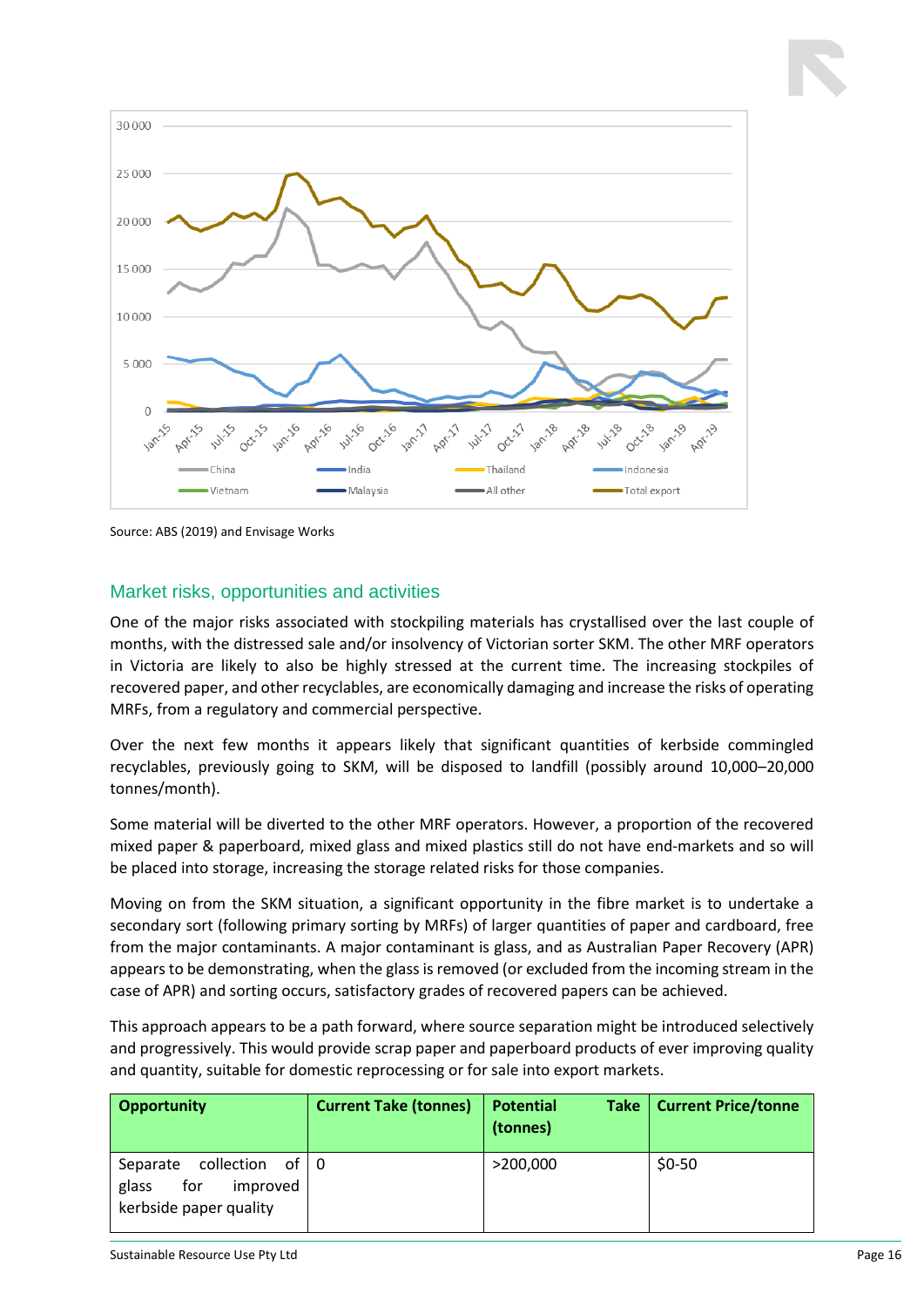

| 0f<br>Subsequent<br>sorting<br>mixed paper streams | minimal | >100,000 | $$0-50$   |
|----------------------------------------------------|---------|----------|-----------|
| More stringent sorting of<br>paper grades at MRF   | minimal | >200,000 | $$0-50$   |
| Screening and certifying<br>of paper for export    | 980,000 | 980,000  | \$150-200 |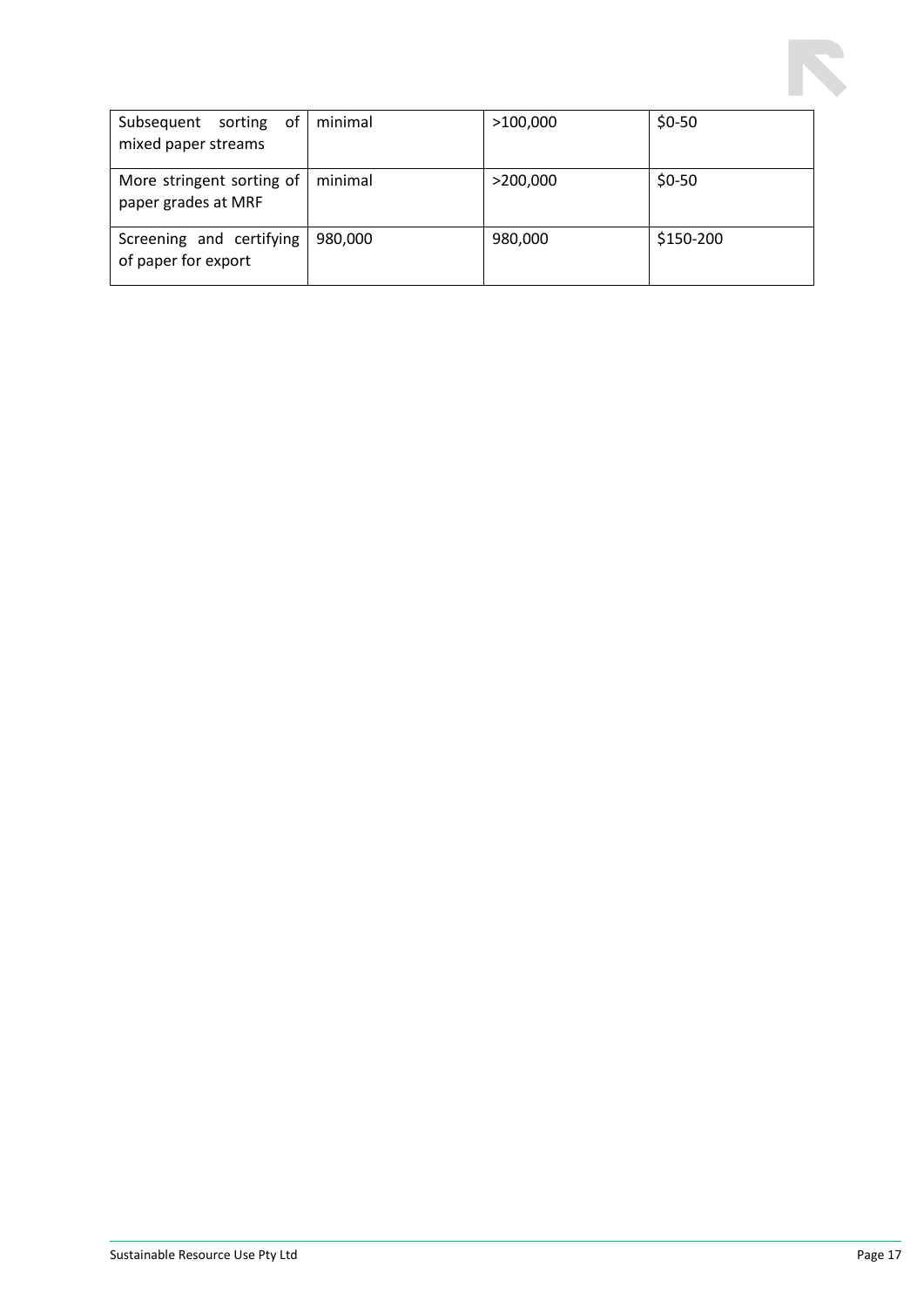### <span id="page-17-0"></span>5 MARKET ASSESSMENT FOR RUBBER

### <span id="page-17-1"></span>5.1 Tyre consumption and waste generation

Rubber, in the form of tyres is a significant resource and also a major waste management challenge. The primary materials for end of life tyres-rubber and steel, are valuable materials, however the economic recycling of these is difficult.

In 2017 a used tyres market development strategy was developed by Tyre Stewardship Australia and a range of government agencies.

In 2015-16 Australia generated 447,000 tonnes of end of life tyres. This equated to 56.3 million Equivalent Passenger Tyre Units (EPU's). The generation of end of life tyres (EOLTS) had increased by 16% over the previous six years. New tyre sales had increased 50% since 2007-08. Based on this increase the projected tyre sales for 2019-20 was over 58 million EPU's. The industry currently lists sales at 56 million EPU's, possibly reflecting reduced new car sales or a decline in mining activity. Data for 2015-16 showed 60-65% of all waste tyres were disposed of to landfill or dumped or illegally stockpiled.

The fates of EOLTS were summarised as:

- o 63% landfill or unknown (no value)
- o 27% exported (low value)
- o 10% locally recycled (high value)

Local recycling was limited by both lack of markets for tyre derived products and a strong international demand for tyre-derived fuels.

Local recycling, though small was increasing significantly, doubling to 44,000 tonnes between 2013- 14 and 2015-16.

Markets for Tyre Derived Products (TDP's) were summarised in descending order of size as follows:

- o Tile adhesives
- o Spray seals
- o Playgrounds
- o Sports surfaces
- o Steel making (steel component)
- o Other minor markets

The tyres being exported were in the form of baled tyres (81%) or shredded tyres (19%). These were used predominantly as a fuel in cement kilns, industrial boilers, power plants and other industrial applications. When burnt in a controlled environment, the tyres have a similar calorific value to black coal. There was no current burning for recovered energy in Australia.

### <span id="page-17-2"></span>5.2 Market Barriers

A range of barriers to growing the market for TDP's were identified. These included:

#### Low barriers to entry for collection

New collectors can capture volume from retailers, undercutting larger recyclers and often ending in stockpiling or dumping.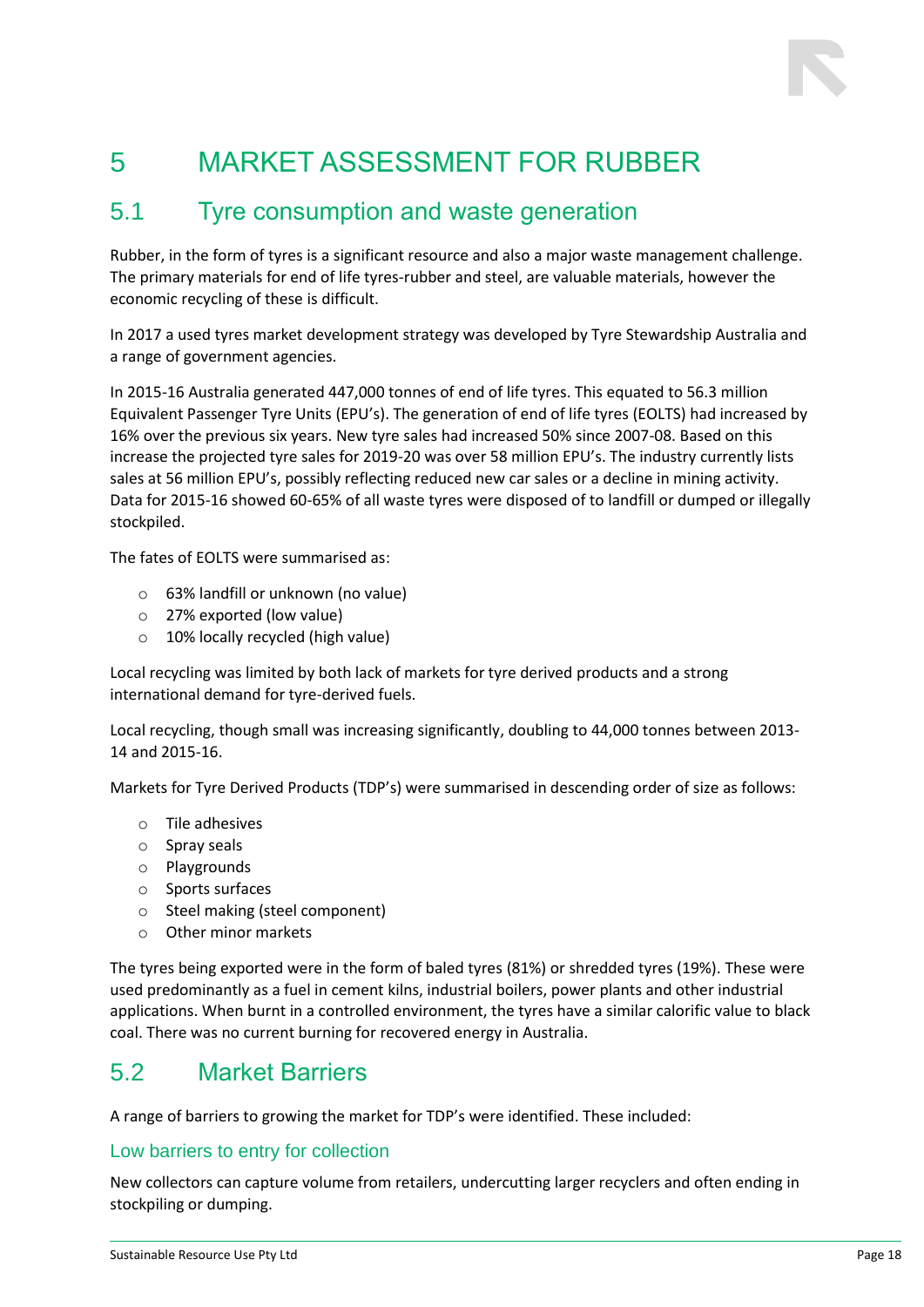

#### Transport costs

The geographic scale of Australia presents challenges to collection costs and accordingly more tyres are landfilled in rural and remote areas.

#### Regulatory settings

States with weak regulatory frameworks can see higher levels of stockpiling and dumping. Conversely, restrictions on storage of processed EOLTs can restrict large contracts being serviced.

#### Infrastructure costs

There are high infrastructure costs for higher value facilities such as crumbing and granulating. These can cost between \$2M and #10M depending on scale.

#### Retailer disposal fees

These are often inflated by as much as 500% and not passed through to the tyre recycling industry. In some cases, this is referred to as a recycling fee despite the tyres going to landfill.

#### Cheap imports

Import of cheaper crumbed rubber product can undercut the markets for locally produced recyclate. Sometimes the lower price is the result of subsidies in the generating country and can be as much as 40% cheaper.

#### Standards and specifications

The lack of standards that apply directly to TDPs or excluding standards can be a major barrier to market use.

#### Attitudes and awareness

Entrenched attitudes tend to favour virgin or traditional products and so new products can find it difficult to enter new markets.

#### Market scale

The local recycling industry can struggle to scale up to meet demand in some markets.

### <span id="page-18-0"></span>5.3 Opportunities

In estimating the market impact of different opportunities for TDP's, the analysis looked at short, medium- and long-term impacts. The following table indicates the scale of long term (10 year) market opportunities.

| <b>Opportunity</b> |         | <b>Potential Take (tonnes)</b> |
|--------------------|---------|--------------------------------|
| Tyre<br>aggregate  | derived | >50,000                        |
| Pyrolysis          |         | >35,000                        |
| Spray seals        |         | >25,000                        |
| Adhesives          |         | >25,000                        |
| <b>Explosives</b>  |         | >25,000                        |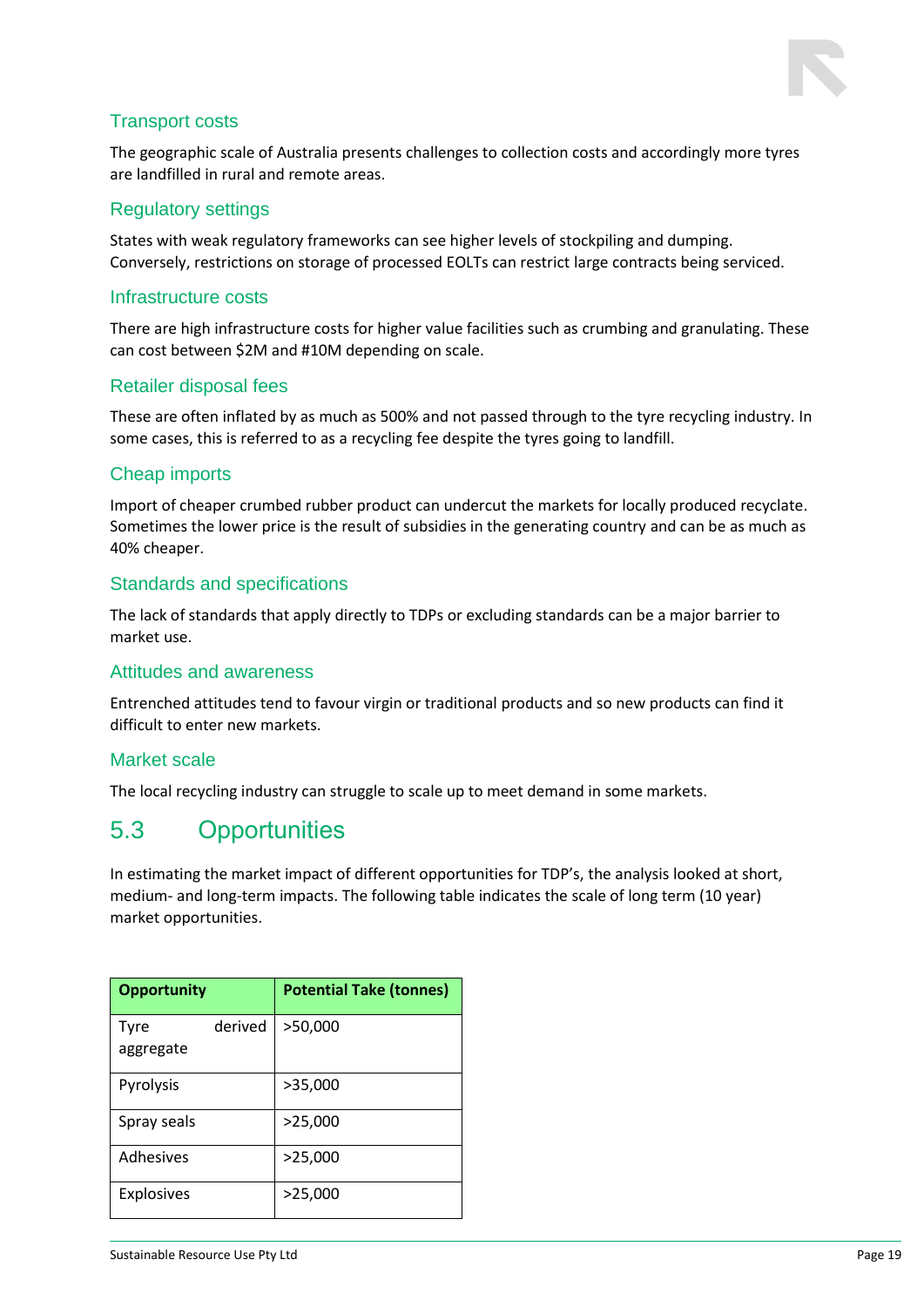| Playgrounds | >20,000 |
|-------------|---------|
| Asphalt     | >10,000 |
| others      | >50,000 |

The key focus of attention in the shorter term is in the following:

- 1. Road construction applications such as a polymer modified binder in sprayed seals and asphalt production
- 2. Rail construction as ballast stabilization
- 3. Nonstructural civic construction, particularly as a drainage medium.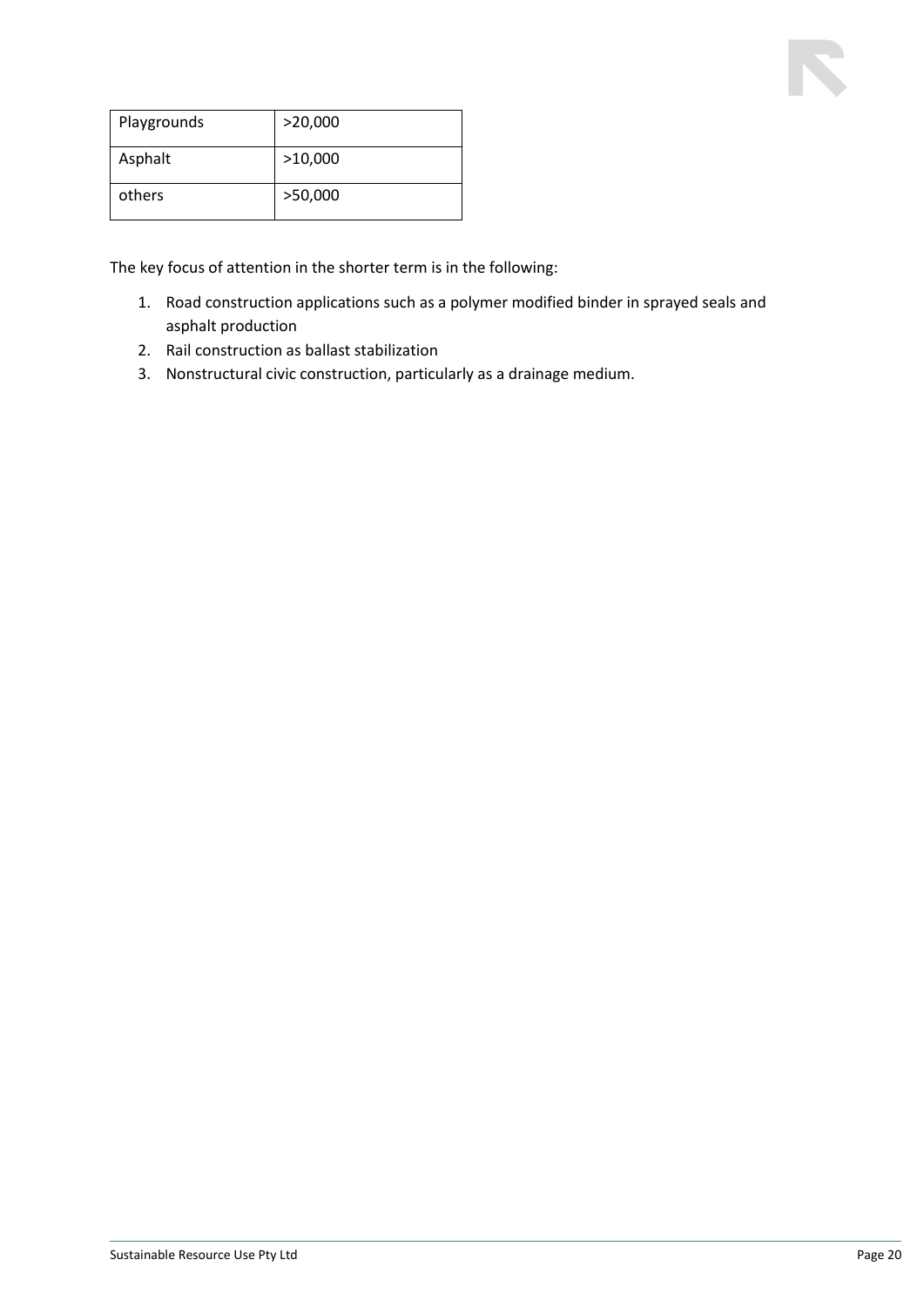### <span id="page-20-0"></span>6 MARKET ASSESSMENT FOR GLASS

#### Production and Consumption

There are two glass packaging manufacturers in Australia. Glass packaging is produced from virgin materials such as silica and soda ash or from recycled glass known as cullet. The largest producer is Owens Illinois (O-I) who produce around 650,000 tonnes of glass packaging for a range of beverage and food applications. Beer and wine bottle usage dominates this.

They operate glass making plants in four locations - Adelaide, Melbourne, Sydney and Brisbane. In addition, they operate the glass beneficiation plant in Brisbane. Their other manufacturing plants are supplied with cullet from beneficiation plants operated by Visy Recycling, SKM and Polytrade. Their total cullet (recycled glass) usage is around 350,000 tonnes.

Orora operates glass manufacturing in Adelaide, primarily geared to supply wine bottles for the South Australian wine producing market. Their total production is around 380,000 tonnes. Their cullet usage is between 75-80,000 tonnes. They source from the Visy Adelaide beneficiation plant that supplies cullet to the Orora bottle production plant.

In combination, the two companies-O-I and Orora, produce a little over one million tonnes of glass packaging each year. Some of this is exported as bottled wine. Offsetting this export is the import of a quantity of both empty glass packaging and full beer, wine and food packaging. In total the glass packaging consumption figure for Australia is estimated at 1.275 million tonnes.

#### Current Recycling

The cullet use in Australian bottle production is around 407,000 tonnes or an estimated 32% postconsumer recycled content in Australian bottles. A further 146,000 tonnes of pre-consumer glass is estimated to be added to production. This varies from state to state with higher levels in South Australia and lower in other states. This variation is linked to two aspects. Deposit collection systems in SA, NT, NSW and recently QLD have seen more higher quality cullet available in these markets. In addition, the demand for packaging can vary by state, by colour and by season. It is easier to utilise recycled content in amber and green coloured bottles than it is for clear (flint) coloured packaging.

O-I has adopted an international target to achieve 50% post-consumer recycled content in its glass packaging. Here in Australia and New Zealand it is setting a goal to achieve 60% content. Technically it can go higher, possibly to 80% depending on quality of cullet and the colour specifications of its customers. For every 10% of cullet used, the energy saving is 3%. The same increase also results in a carbon emission reduction of 5%. The O-I furnaces in each capital city benefit from cullet use as it requires less maintenance.

The prices paid for glass cullet into the furnace is complex. The glass coming out of sorting facilities carries significant levels of contaminants. As a result, losses during beneficiation can be significant. A market analysis of glass packaging published by Sustainability Victoria in 2014 estimated that around 34 per cent of glass that is collected for recycling is lost through collection, sorting and beneficiation losses. This has been verified recently by glass industry sources.

Gate fee rates for MRFs sending material for beneficiation can vary, based on quality and quantities. Gate fees of \$0 /tonne (EXW MRF<sup>2</sup>) to -\$30 /tonne (EXW MRF) are reported.

<sup>2</sup> EXW MRF means that the sale price is an estimate at the outgoing gate of the MRF.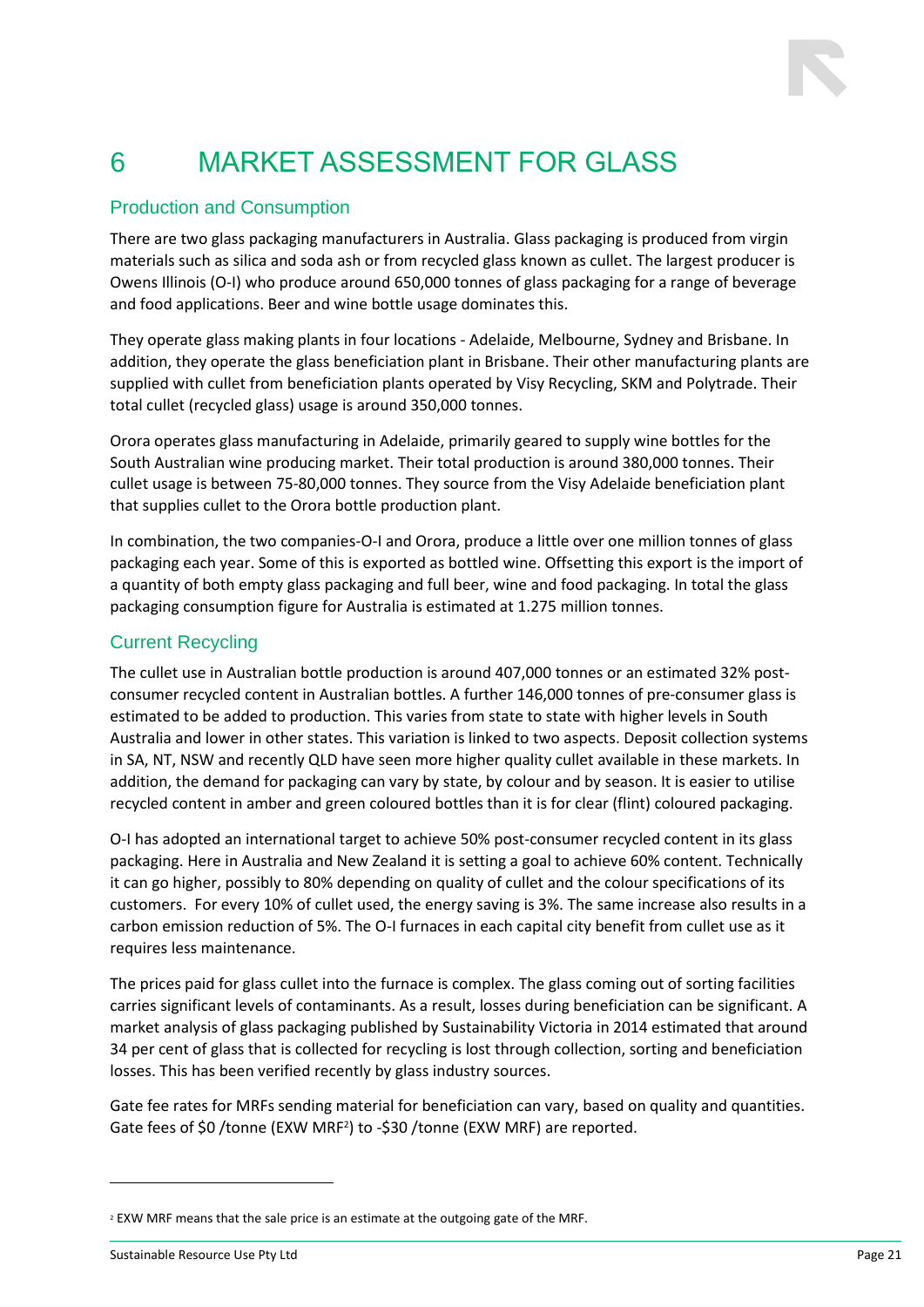

There is a small amount of separated glass going directly from pubs and clubs to beneficiation. This material is cleaner and generates a gate price of approximately \$70 per tonne.

The cost of beneficiation is estimated at around \$150–\$200 per tonne.

#### Container Deposit Schemes

When the glass is coming from CDS schemes, the contaminant levels are lower, and the value into beneficiation is higher accordingly. It is reported that the figure applied to pub collections is around \$70 tonne depending on quality. Colour sorted CDS glass is higher value than mixed colour CDS glass. CDS schemes vary in how they handle the glass, and some have different levels of optical sorting equipment based on the minimum fragment size they can sort for contaminants and colour. The bottles collected in South Australia stay intact longer, reducing the risk of contaminants, and would therefore be expected to gain a higher price into beneficiation.

While there are prospects for increased glass to be collected at a higher quality through CDS schemes, the matching of these tonnes to beneficiation plants and demand for each colour in each state may present challenges. A key aspect is that the beneficiation plant operators are often the MRF operators and will prioritise processing their own sourced material over CDS sourced glass.

#### New approaches to collection and reprocessing

Beyond taking glass packaging waste back into packaging production, there are a range of other secondary markets that can be used, but these do not offer a high market price. These include glass into road base material, abrasives, and filter media. The Alex Fraser Group has recently announced a new plant geared to blend glass into asphalt and a range of other road making products. Their plant, which opened in Melbourne in 2018, is capable of recycling up to 150,000 tonnes a year, equating to four million bottles per day. This process separates metals, paper and other contaminants. It has a higher tolerance of CSP (ceramics, stones and porcelain). The gate fee for glass fines into road material is likely to be -\$75 tonne. This places it below the cost of landfill but higher than applies into beneficiation.

In recent weeks, the regulatory enforced closure of the beneficiation plant operated by SKM and sister company Glass Recycling Service is likely to result in significant quantities of glass being sent to landfill in the short to medium term. Thirty Victorian councils were sending material to this sorter.

The pricing of cullet into glass packaging production is competing directly with virgin material production. The virgin material inputs are estimated to be in the range \$550-650 tonne.

#### Source Separation

A number of councils are currently trialling the collection of glass separate from other recyclables. The driver for this is twofold. First, by collecting and sending glass directly to beneficiation, there is a saving from glass losses in MRFs and a cleaner product is provided for bottle production. Second, the glass fragments that cause significant problems to recycled paper production are kept out of the fibre. Based on European experience and the current trial results, separate glass collection could become a major focus in Australian kerbside systems.

#### Non packaging glass

There are quantities for sheet glass reaching end of life in the automotive and building sectors. Each year over 800,000 vehicles are taken off the road and, in most cases, these are sent to metal recyclers for steel and non-ferrous recovery. There is little glass window recovery in vehicle recycling systems in Australia. In the Netherlands all material from vehicle metal recyclers are required to be sent to a plant equipped to recover glass as well as plastics, rubber and textiles. This offers a model for consideration by Government and industry in Australia.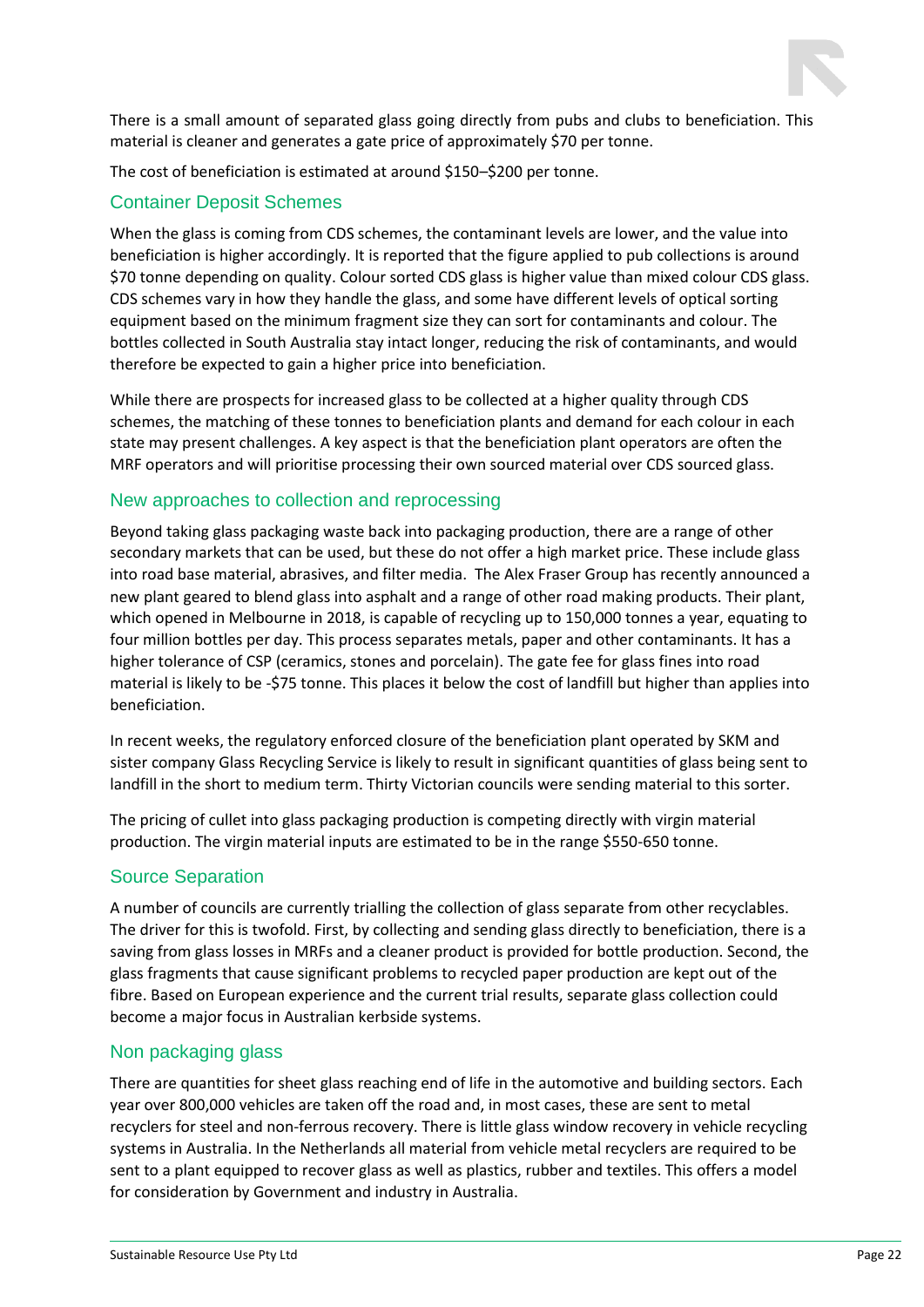

In addition to vehicle shredding, there is also a significant windscreen replacement industry. Some of these windscreens are sent to Potters Industries who grind the glass into round spheres where they are added to road line marking paint to aid reflect ability. Other smaller, high end military applications can command very high value. There is presently very little recovery of window glass from either the automotive or building demolition industry.

### <span id="page-22-0"></span>6.1.1 Opportunities for increased recyclate take

#### Glass back into packaging

If glass can be collected and provided for beneficiation in large enough fragment size for sorting, and in a form free from contaminants, there are opportunities for additional cullet usage into packaging production. This could amount to an additional 200,000 tonnes.

This material could be sourced from either CDS systems or from glass separate collections. The quality requirement would also extend to matching glass colour supply and demand in each capital as interstate transport is very costly. There would also need to be acceptance of a higher recycled content product by the brand owners utilising glass packaging.

#### Beneficiation access and capacity

In some cities, the ability to process additional tonnes would require an increased throughput of tonnes at beneficiation plants. Some of these plants may have throughput constraints due to optical sorting equipment that is not able to detect below a certain fragment size. There may also be competition for access for material coming from contracted kerbside contracts rather than CDS. Some expansion of beneficiation capacity or sorting technology may be crucial if existing beneficiators

#### CDS expansion

#### Road material applications

| <b>Opportunity</b>                                       | <b>Current Take (tonnes)</b> | <b>Take</b><br><b>Potential</b><br>(tonnes) | <b>Current</b><br><b>Price/tonne</b> |
|----------------------------------------------------------|------------------------------|---------------------------------------------|--------------------------------------|
| Geographic expansion of CDS<br>schemes                   | 126,000                      | 200,000                                     | \$70                                 |
| Expansion of CDS eligible glass<br>to wine and food      | 126,000                      | 200,000                                     | \$70                                 |
| Separate collection of glass at<br>kerbside              | minimal                      | 200,000                                     | \$70                                 |
| Brand owner commitment for<br>increased recycled content | 300,000                      | 450,000                                     | $-530-50$                            |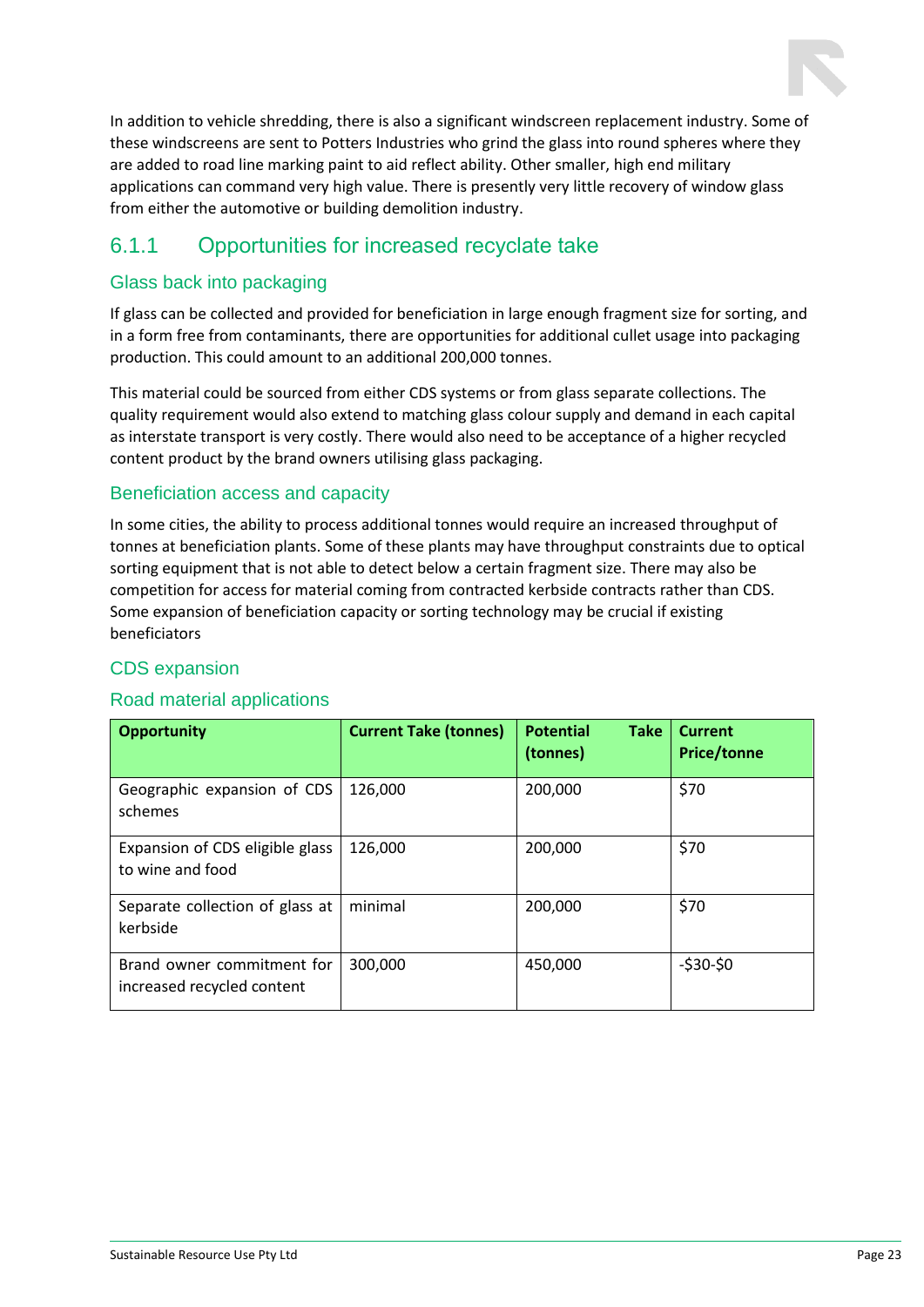## <span id="page-23-0"></span>7 KEY FINDINGS

#### Export volume and price reduction

Australian exports of kerbside recovered material have dropped by around 50 % over the past couple of years. These falls have been driven entirely by lost sales to China, with the fall in export of bales of mixed paper & paperboard the main products contributing to the export reduction. From February to April 2019 there was some recovery in exports from the low in January 2019, which had the lowest export volumes for many years.

May 2019 exports across all materials are fairly steady from April, with some unconfirmed glass cullet export activity possibly developing. The following chart shows the Victorian export trend. It is reported that other jurisdictions have experienced a similar trend.



Victorian recovered kerbside materials, to export country (t/month)

### <span id="page-23-1"></span>7.1 Plastics

In our key export destinations of South and East Asia, Australian volumes are usually competing for market against material from other countries.

Contamination levels are a growing issue. The drive to keep levels below those required in specifications has increased the sorting task. The market for mixed polymer plastics is highly restricted and the price for this material is \$0 or less.

Overall, the price paid for clean, baled PET and Polyethylene has held up quite well. On the other hand, mixed polymer plastic has limited market outlets and poor prices are paid locally or into export.

There is now considerable effort going into finding new outlets for mixed polymer products. A major plastics recycling plant was opened in the north of Melbourne by Advanced Circular Polymers in June 2019 at a cost of \$20M with \$500,000 support from the Victorian Government. It is capable of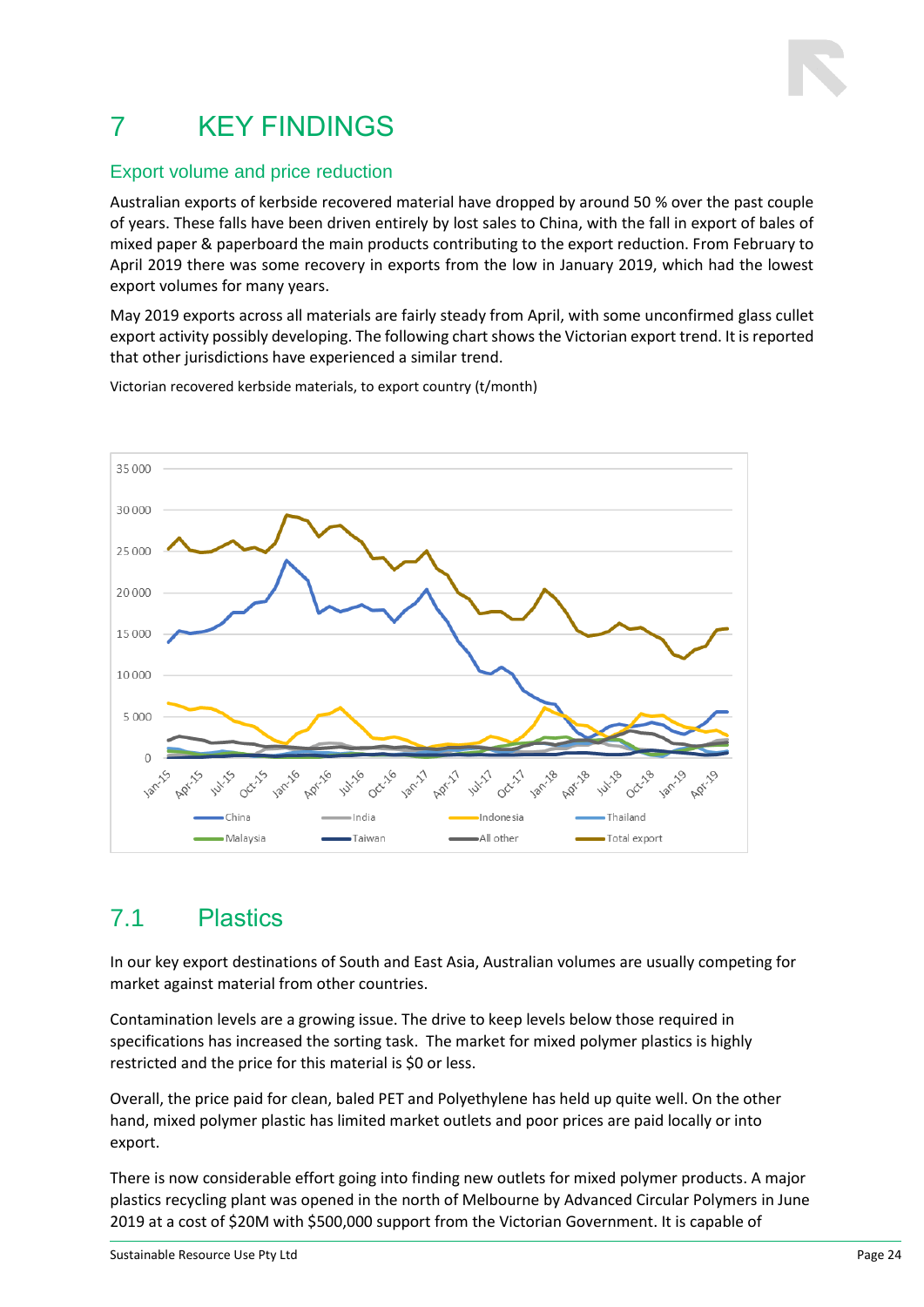

processing 70,000 tonnes of plastic annually. The company may have market connections for the product that the plant produces.

There is now an increased focus on markets for recycled resin, including assessment of the role government procurement can play in providing outlets for kerbside sourced recyclate.

### <span id="page-24-0"></span>7.2 Glass

There are currently excessive losses of glass in collection and sorting of around 30-40%. A lot of thought, and some trialing of different systems, is occurring to seek a better outcome for collected glass packaging.

There are adequate glass packaging market outlets back into packaging production through beneficiation facilities in four capital cities.

More glass is coming through deposit systems which produce cleaner glass with less contaminants and generates a higher price into packaging production.

O-I and Orora are committed to increased cullet usage through each of their five glass production facilities.

In some states there are now strong secondary markets for application to road construction material. These may prove to be substantial and deal with glass fragments that cannot meet packaging production requirements.

Most sorters receive no revenue for their glass but pay a fee. This is at a level well below landfill disposal costs. With more material coming back through deposit systems, the MRF tonnes may decrease and access to beneficiation will need to be assured.

### <span id="page-24-1"></span>7.3 Paper and cardboard

The sorting of paper and cardboard more diligently to specification will likely open up greater local and export destinations and prices. The Australian recycling system will need to evolve to be less reliant on export destinations. Recycled material will need to lock markets into packaging production, newspaper and magazine manufacture, and moulded fibre products. To achieve this, glass separate collections will assist in specification compliance, as will a more diligent sorting of fibre fractions.

The market pull for paper will increase as more brand owners demand higher recycled content of their packaging.

There also needs to be a recognition that Australia is a net importer of goods and therefore export of packaging to supplying country markets will be necessary. Rather than focussing on export of wastepaper, the domestic pulping of the paper and export of pulp may be more market secure and will maximise employment through the value adding of the pulping process.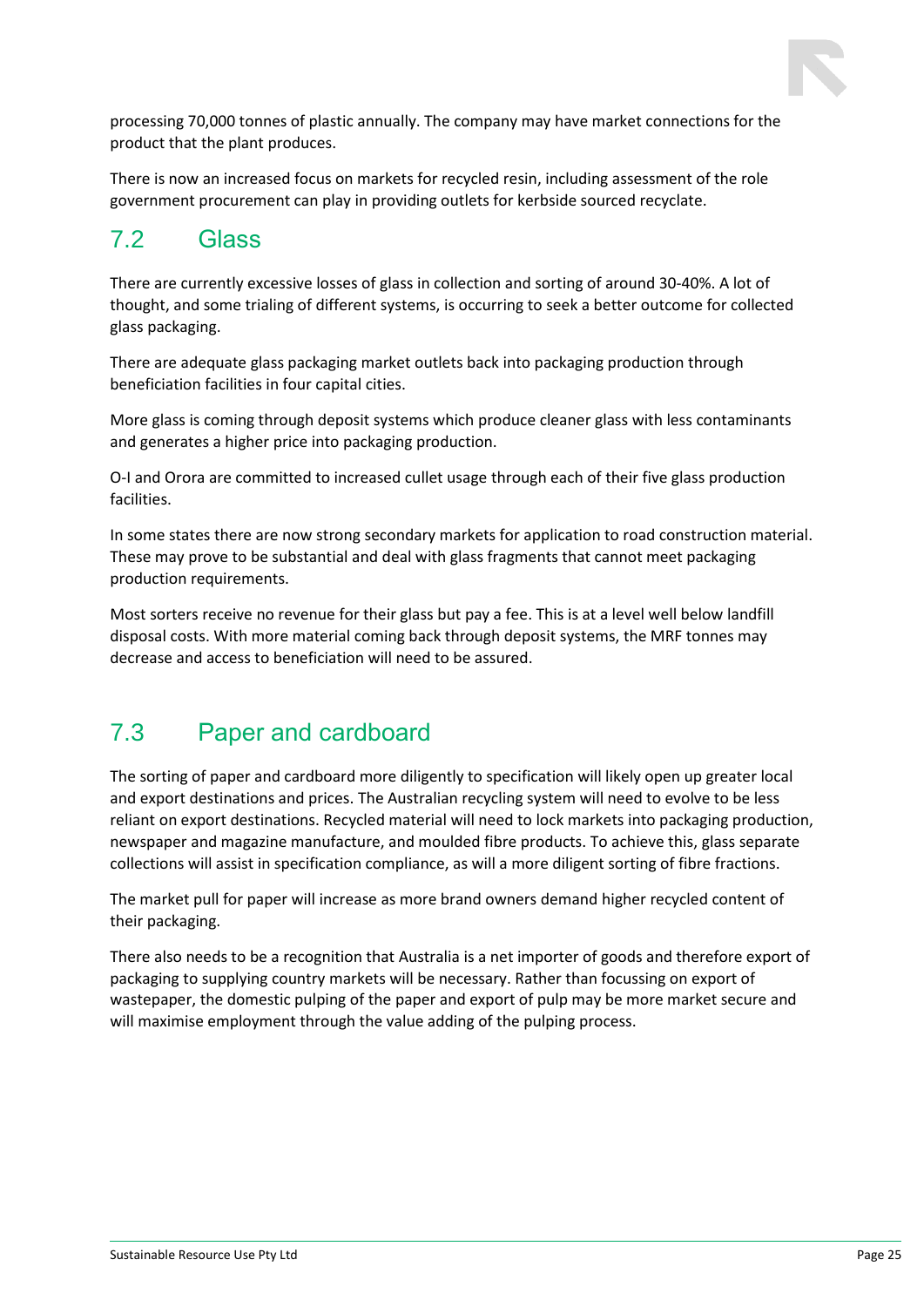## <span id="page-25-0"></span>8 SUMMARY

### Market

In summary, the local and global markets for the recyclable materials - paper and cardboard, plastics, and glass are all volatile in 2019. This is largely due to regulatory restrictions on the import of recycled material into China, and then into some other Asian nations. The market security and pricing for recyclables is strongly linked to the availability of markets back into new product, either as packaging or durable goods.

There is a recognition that government and major brands have a role in procuring recycled content product in order to create the market pull for a healthy circular outcome.

It is unlikely that Australia will have the same opportunities to export recyclable materials in either the quantity or quality that existed previously. If the recycling system is to remain robust and national targets for packaging are to be met, then each of the stakeholders will need to address the issues raised here.

#### Stakeholder roles

Challenges are apparent for consumers to present recyclables clean and free of contaminant material. Local government is facing uncertainty in collection and sorting pricing and is under challenge to commit to procurement of recycled material. It is also facing calls for greater effort to control contaminants and to adjust collections to accommodate soft plastics and collect glass separately.

State and federal governments are being challenged to play a strong role in procurement of recycled content product, particularly in road and parks agency works. There are also calls for funding assistance to support new reprocessing infrastructure and modifications to sorting and collection systems.

Brand owners and retailers are being challenged to modify their packaging to conform with recyclability and to utilise recycled content, particularly in plastics.